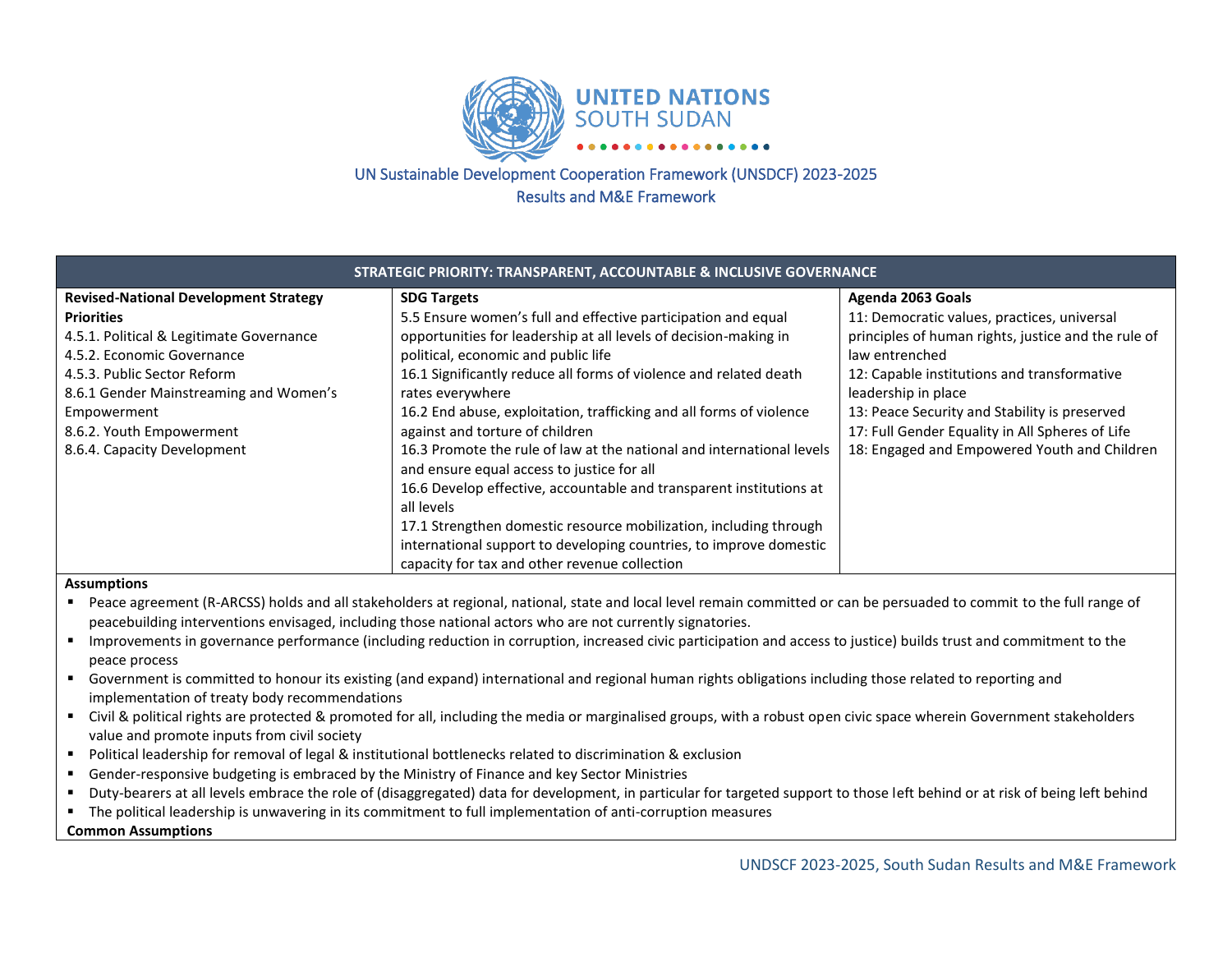- The UNSDCF guiding principles (LNOB, HRBA, GEWE, Resilience, Sustainability & Accountability) are upheld by implementing partners
- Identified priorities remain relevant to the GoSS throughout the programme cycle or changes can be incorporated in a timely manner
- Staff turnover in key Government positions is kept to a minimum to enable strong, effective working relationships between UN and Government partners, plus capacity development initiatives to translate into sustained institutional-level positive change
- Existing skills gaps and absorptive capacities can be measurably improved within the timeframe of the UNSDCF
- Financing for development can be leveraged and new partnerships created across public and private spheres to increase available funds.
- UN Agencies have the minimum financial, technical and human resources requirements year-by-year to implement the UNSDCF

## **Risks**

- High #s of youth not in education, training or decent employment contribute to political and social instability
- Resistance of coalition parties to collaborate across all governance functions
- Communal and politically motivated sub-national conflict creates access constraints

# **Common Risks**

- Conflict in neighbouring countries spills over to South Sudan and disrupts UNSDCF implementation
- ODA flows decrease as a result of a COVID-19 induced global economic downturn, concerns regarding persistently high levels of corruption or diversions to other fragile states/countries in conflict such as Ukraine
- Conflict among political parties undermines full implementation of the peace agreement

**Participating UN Entities:** IFAD; IOM; UNDP (co-lead); UNESCO; UNFPA; UN-HABITAT; UNHCR; UNICEF; UNMISS (co-lead); UNODC; UN Women; WFP

| <b>RESULTS</b>                      | <b>PERFORMANCE INDICATORS &amp;</b><br><b>REPORTING UN ENTITY</b> | <b>BASELINE</b>           | TARGET(S)                   | SOURCE/MOV                          |
|-------------------------------------|-------------------------------------------------------------------|---------------------------|-----------------------------|-------------------------------------|
|                                     |                                                                   |                           |                             |                                     |
| <b>Outcome 1: Women and men in</b>  | <b>Transparency International Corruption</b>                      | Score 11/100              | Score 19/100 (Ranking       | Transparency International          |
| South Sudan, particularly youth     | Perceptions Index Score                                           | (Ranking 180/180)         | 175/180) (2025)             | <b>Corruptions Perception Index</b> |
| and vulnerable groups, benefit      |                                                                   | (2021)                    |                             |                                     |
| from and participate in more        | Africa SDG Index Overall Score                                    | Score 32.4                | Score 40 (Ranking 47/52)    | Africa SDG Index and                |
| transparent, accountable, and       |                                                                   | (Ranking 52/52)           | (2025)                      | Dashboards Report                   |
| inclusive governance that           |                                                                   | (2020)                    |                             |                                     |
| protects and promotes human         | # of civilian casualties, incidents and physical                  | 3,000 (2020/21)           | TBD (2025)                  | <b>UNMISS Civilian Casualty</b>     |
| rights, enables the consolidation   | threats to civilians and areas of concentration                   |                           |                             | Reports                             |
| of peace, establishes the rule of   | for IDPs and refugees                                             |                           |                             |                                     |
| law and ensures access to justice   | Pre-trial/unsentenced detainees as a proportion                   | 57.13% (2021)             | 20% (2025)                  | Reporting from GoSS Prison          |
| for all                             | of overall prison population                                      |                           |                             | Service                             |
|                                     | <b>UNDP</b>                                                       |                           |                             |                                     |
| Output 1.1 The Government of        | % of the Permanent Constitution Roadmap                           | <b>Activities towards</b> | 25% (Benchmark 1 completed) | <b>Permanent Constitution-</b>      |
| South Sudan has enhanced            | completed                                                         | the first                 | (2023)                      | Making Roadmap; National            |
| capacities to develop a             | <b>UNDP</b>                                                       | benchmark                 | 50% (Benchmarks 1 & 2       | <b>Constitutional Review</b>        |
| permanent constitution,             |                                                                   | underway (2022)           | completed) (2024)           | <b>Commission Reports</b>           |
| implement effective devolution,     |                                                                   |                           | 100% (All 4 Benchmarks      |                                     |
| and run free and fair elections, as |                                                                   |                           | completed) (2024)           |                                     |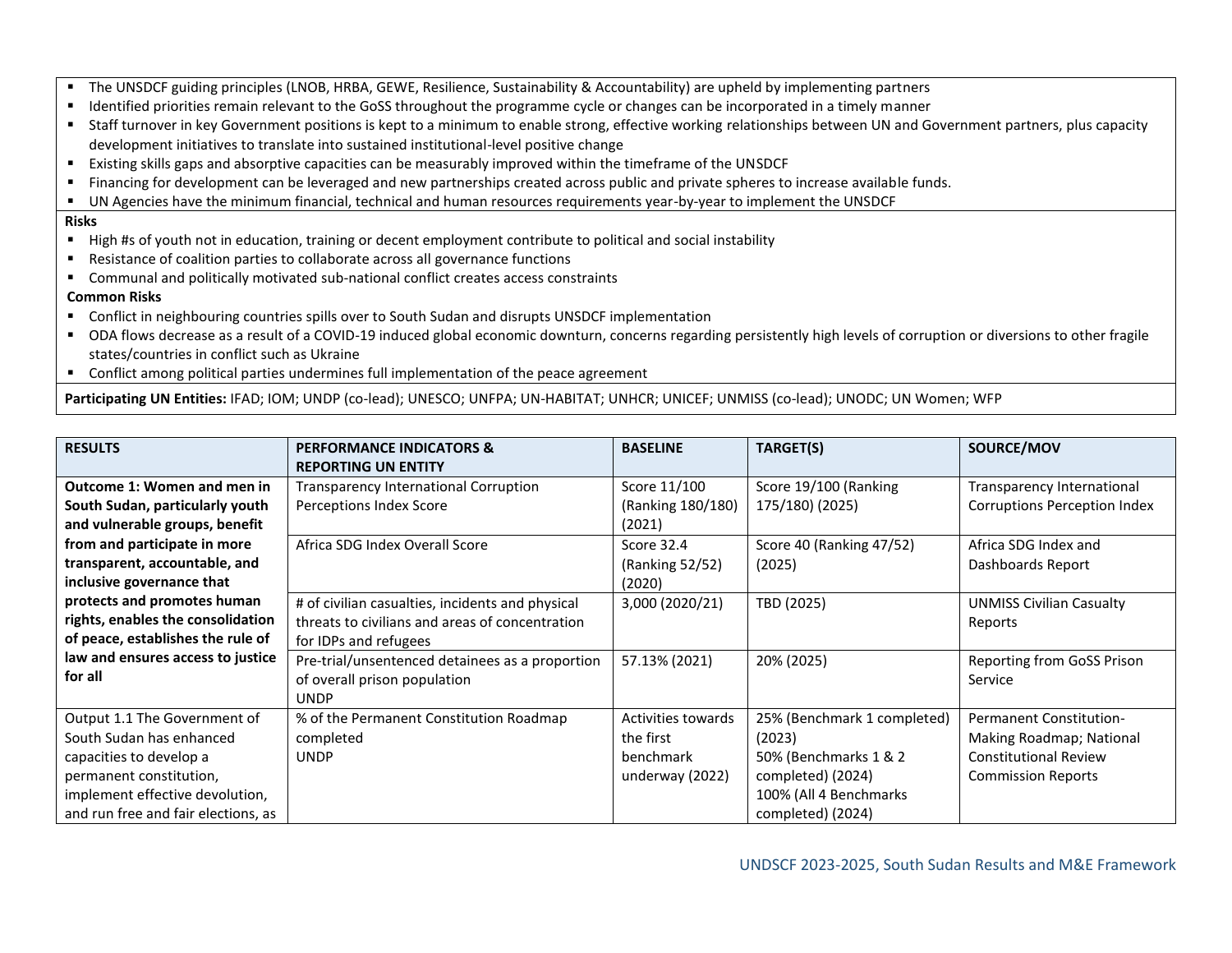| <b>RESULTS</b>                                                                                                                                                                                  | <b>PERFORMANCE INDICATORS &amp;</b><br><b>REPORTING UN ENTITY</b>                                   | <b>BASELINE</b>                                                                                         | TARGET(S)                                                                                                                                                                                                                                                                                                                                                                                                                          | SOURCE/MOV                                                                                                                                                        |
|-------------------------------------------------------------------------------------------------------------------------------------------------------------------------------------------------|-----------------------------------------------------------------------------------------------------|---------------------------------------------------------------------------------------------------------|------------------------------------------------------------------------------------------------------------------------------------------------------------------------------------------------------------------------------------------------------------------------------------------------------------------------------------------------------------------------------------------------------------------------------------|-------------------------------------------------------------------------------------------------------------------------------------------------------------------|
| per the provisions of the R-<br>ARCSS, in partnership with civil<br>society                                                                                                                     | Status of free and fair elections<br><b>UNDP</b>                                                    | No preparation<br>(2022)                                                                                | The election commission<br>reconstituted; legal<br>framework established; legal<br>provisions enacted for<br>electorate Code of Conduct<br>(2023)<br>Voters registration, voting,<br>filing complaints and dispute<br>resolution mechanism<br>completed; Voters awareness-<br>raising conducted; Political<br>parties dialogue conducted<br>(2024)<br>The election process<br>completed; Post election<br>process completed (2025) | Government reports<br>(parliamentary reports,<br>government white papers);<br>Reports from media, UN<br>agencies, and CSOs; Election<br><b>Observer Missions.</b> |
|                                                                                                                                                                                                 | # of CSOs engaged in consultation processes<br>around the constitution and elections<br><b>UNDP</b> | 10 (35% women<br>or youth-led<br>CSO <sub>s</sub> ) (2022)                                              | 13 (>35% women or youth-led<br>CSOs) (2023)<br>15 (>35% women or youth-led<br>CSOs) (2024)<br>18 (>35% women or youth-led<br>CSOs) (2025)                                                                                                                                                                                                                                                                                          | Government reports<br>(parliamentary reports,<br>government white papers);<br>reports from CSO Forum and<br>NGO Partnership                                       |
| Output 1.2. The Government of<br>South Sudan is better equipped<br>to undertake judicial and security<br>sector reforms, complete DDR<br>processes, and deliver<br>transitional justice in full | Status of key judicial reforms<br><b>UNMISS</b>                                                     | Ad hoc Judicial<br>Reform<br>Commission (JRC)<br>formed (chair and<br>co-chair not<br>appointed) (2021) | Ad hoc JRC operationalised<br>(2023)<br>JRC completes report (2024)<br>Recommended Judicial<br>Reforms are underway (2025)                                                                                                                                                                                                                                                                                                         | RJMEC Reports, MoJ Reports;<br>Ad hoc Judicial Reform<br><b>Commission Report</b>                                                                                 |
| compliance with the R-ARCSS, in<br>partnership with civil society                                                                                                                               | Status of security sector reform<br><b>UNMISS</b>                                                   | <b>Strategic Security</b><br>Assessment and<br><b>Security Policy</b><br>Framework<br>completed (2022)  | Revised Defence Policy and<br>Operational Analysis under R-<br>ARCSS completed (2023)<br>White Paper on Defence and<br>Security and Security Sector<br><b>Reform Transformation</b><br>Roadmap under R-ARCSS<br>completed (2024)                                                                                                                                                                                                   | RJMEC Reports; White Paper<br>on Defence; Security and<br><b>Security Sector Reform</b><br><b>Transformation Roadmap</b>                                          |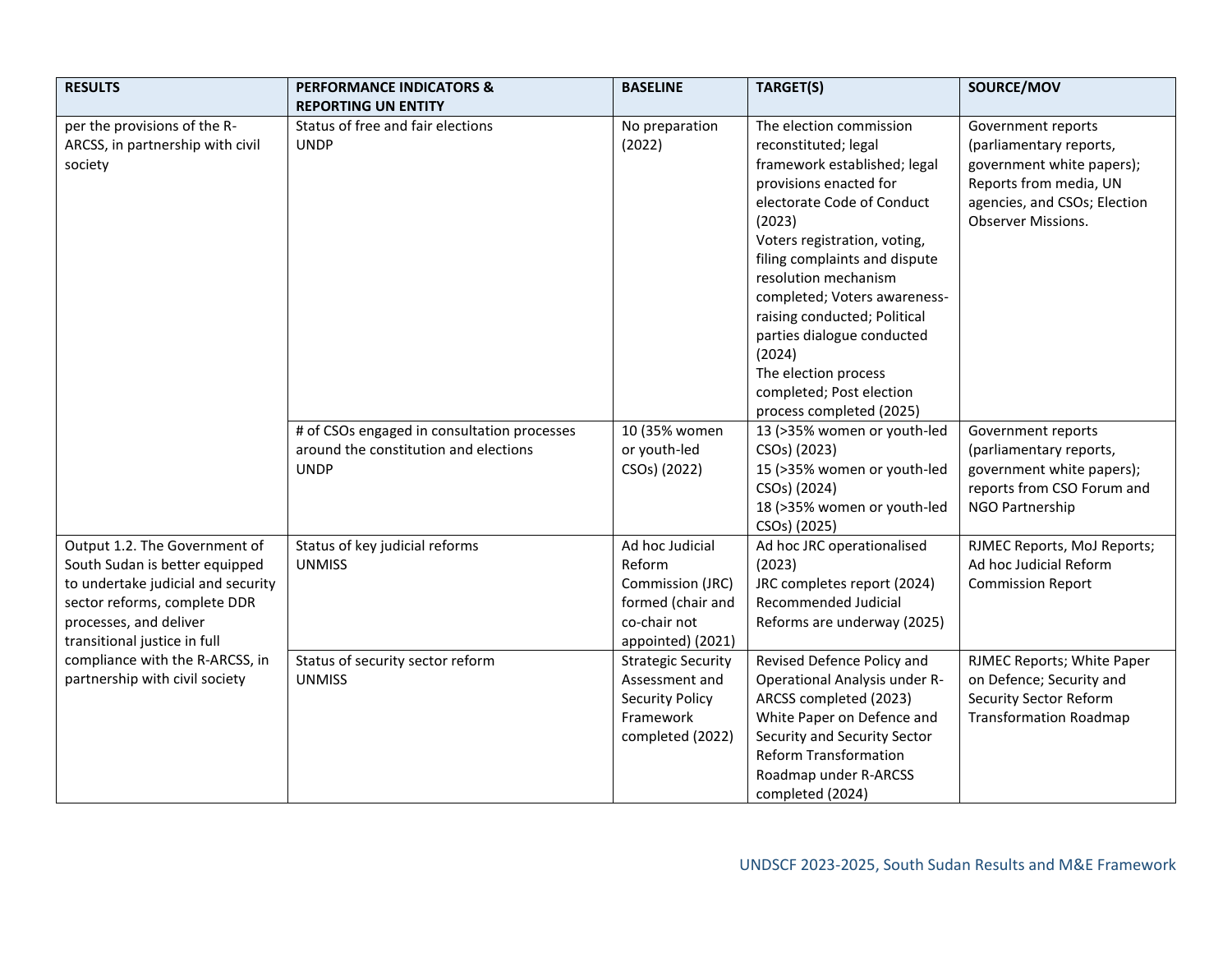| <b>RESULTS</b> | <b>PERFORMANCE INDICATORS &amp;</b><br><b>REPORTING UN ENTITY</b>                                                                                                                                              | <b>BASELINE</b>                                                                                 | TARGET(S)                                                                                                                                                                                                                                                                                                                                                                                                                                                                                                                                                                                                    | SOURCE/MOV                                          |
|----------------|----------------------------------------------------------------------------------------------------------------------------------------------------------------------------------------------------------------|-------------------------------------------------------------------------------------------------|--------------------------------------------------------------------------------------------------------------------------------------------------------------------------------------------------------------------------------------------------------------------------------------------------------------------------------------------------------------------------------------------------------------------------------------------------------------------------------------------------------------------------------------------------------------------------------------------------------------|-----------------------------------------------------|
|                |                                                                                                                                                                                                                |                                                                                                 | <b>SSR Transformation initiated</b><br>in accordance with Roadmap<br>(2025)                                                                                                                                                                                                                                                                                                                                                                                                                                                                                                                                  |                                                     |
|                | Status of the voluntary civilian disarmament<br>strategy (VCDS)<br><b>UNDP</b>                                                                                                                                 | <b>Voluntary Civilian</b><br>Disarmament<br>Strategy<br>completed by<br><b>BCSSAC (2022)</b>    | Reintegration piloted in one<br>county and assessment on<br>disarmament completed<br>(Lakes State) (2023)<br>Reintegration begun in Wau<br>and Juba, Stockpile electronic<br>small arms management<br>system completed, piloting of<br>arms for livelihood underway<br>(2024)<br>2000 ex-combatants<br>reintegrated; 2000 youth<br>engaged in arms for livelihood<br>(2025)                                                                                                                                                                                                                                  | <b>BCSSAC reports; NDDRC</b><br>Reports             |
|                | Status of transitional justice mechanisms<br>(Commission on Truth, Reconciliation and<br>Healing, CTRH); Hybrid Court for South Sudan,<br>HCSS; Compensation and Reparations Authority,<br>CRA)<br><b>UNDP</b> | CTRH, Public<br>Consultations<br>initiated; HCSS,<br>No progress, CRA:<br>No progress<br>(2022) | CTRH, Public Consultation<br>completed and reported<br>submitted to MOJ; HCSS,<br>judges, prosecutors, defence<br>counsels and registrar<br>nominated (2023)<br>CTRH, 7 commissioners<br>nominated and established,<br>legislation completed; HCSS,<br>judges, prosecutors, defence<br>counsels and registrar<br>approved by parliament and<br>trained on transitional justice;<br>CRA, Reparation Authority<br>established (2024)<br>CTRH, fully operational; HCSS,<br>jurisdiction defined and fully<br>functional; CRA, reparation<br>fund established and received<br>application from victims<br>(2025) | RJMEC Reports; MoJ Reports;<br>African Union Report |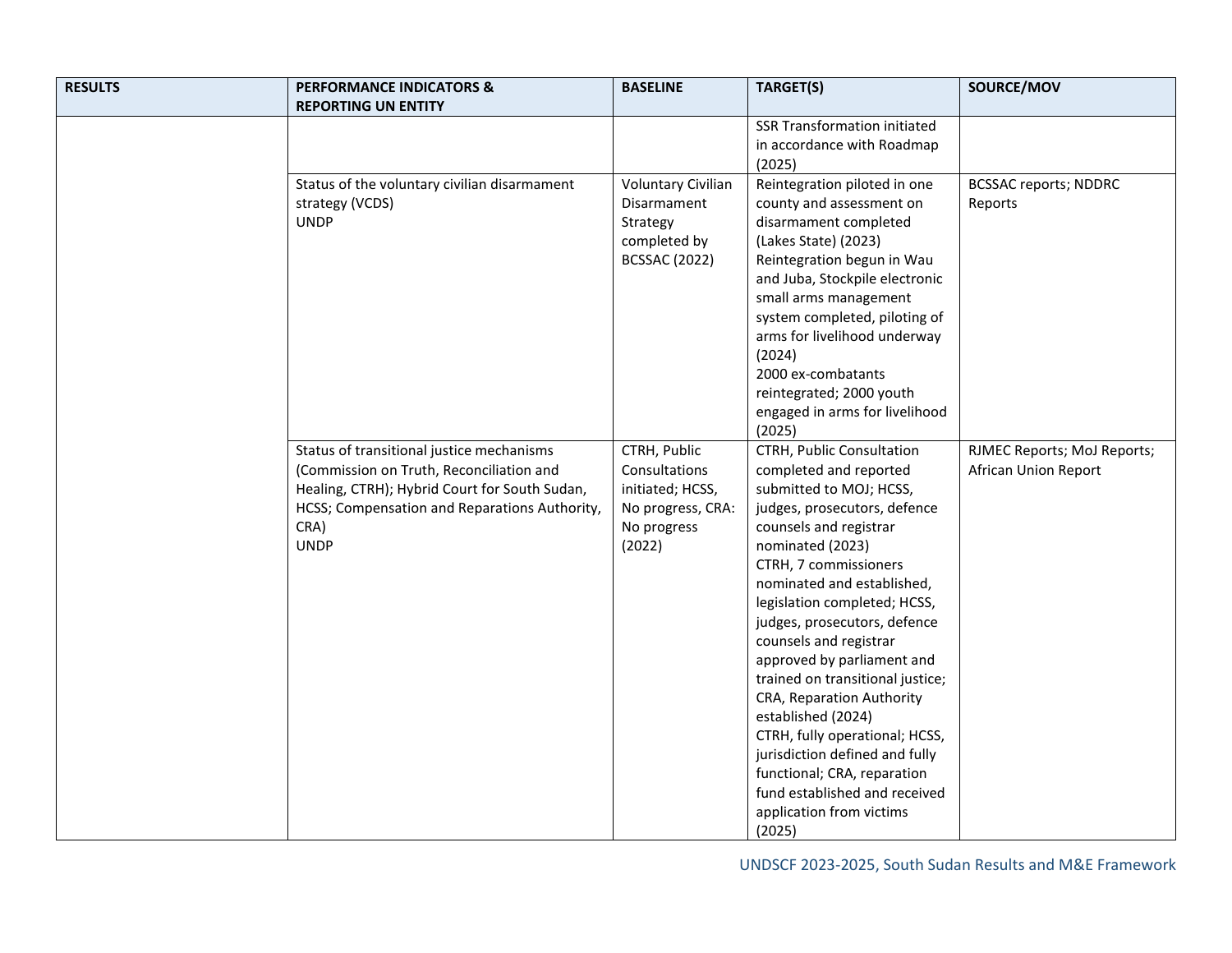| <b>RESULTS</b>                                                                                                                                                                                                                                                      | <b>PERFORMANCE INDICATORS &amp;</b><br><b>REPORTING UN ENTITY</b>                                                                                                                       | <b>BASELINE</b>                                                                                                        | TARGET(S)                                                                                                                                                                                                                                                                                                                                                                                                                                             | SOURCE/MOV                                         |
|---------------------------------------------------------------------------------------------------------------------------------------------------------------------------------------------------------------------------------------------------------------------|-----------------------------------------------------------------------------------------------------------------------------------------------------------------------------------------|------------------------------------------------------------------------------------------------------------------------|-------------------------------------------------------------------------------------------------------------------------------------------------------------------------------------------------------------------------------------------------------------------------------------------------------------------------------------------------------------------------------------------------------------------------------------------------------|----------------------------------------------------|
| Output 1.3 The Government of<br>South Sudan is resourced to<br>operationalise legal and policy<br>frameworks, systems and<br>processes, including enforcement<br>mechanisms, to protect housing,<br>land and property rights, in<br>accordance with the rule of law | Status of inclusive legal framework governing<br>housing, land, and property<br><b>UNMISS</b>                                                                                           | Land Policy is<br>undergoing<br>consultations<br>(2022)                                                                | Land Policy tabled and<br>adopted by Parliament (2023)<br>Land Act amended,<br>Community Land Act and IDP<br>Law passed by Parliament and<br>adopted (2024)<br>Implementing regulations<br>issued and remaining laws<br>(Town and Country Planning<br>Act; Land Survey Act; Land<br>Registration Act; Land<br>Valuation and Property<br>Mortgages Act; Land<br>Information Act; Land<br>Commission Act) passed by<br>Parliament and adopted<br>(2025) | Ministry of Justice gazetted<br>laws/policies      |
|                                                                                                                                                                                                                                                                     | # of land commissions established and<br>operational at national and state levels<br><b>IOM</b>                                                                                         | 0(2022)                                                                                                                | 2(2023)<br>1(2024)<br>1(2025)                                                                                                                                                                                                                                                                                                                                                                                                                         | Ministry of Land reports                           |
|                                                                                                                                                                                                                                                                     | # of land registries (within judiciary) established<br>and in operation<br><b>UNMISS</b>                                                                                                | 6(2022)                                                                                                                | 7(2023)<br>9(2024)<br>10 (2025)                                                                                                                                                                                                                                                                                                                                                                                                                       | Judiciary of South Sudan<br>records                |
|                                                                                                                                                                                                                                                                     | # of spatial strategic urban plans developed per<br>year<br><b>UN Habitat</b>                                                                                                           | 1(2022)                                                                                                                | 1(2023)<br>1(2024)<br>1(2025)                                                                                                                                                                                                                                                                                                                                                                                                                         | <b>Agency Progress Report</b>                      |
| Output 1.4. The Legislative<br>Assembly has the knowledge and<br>skills to create and oversee legal<br>frameworks aligned to<br>international human rights norms<br>and standards for effective,<br>gender and youth responsive<br>governance, in partnership with  | Proportion of bills tabled by MPs and passed<br>that are gender and youth-responsive<br><b>UNDP</b>                                                                                     | 0(2022)<br>(Legislative<br>Assembly only<br>reconstituted on<br>31 August 2021,<br>committees<br>assigned Feb<br>2022) | ≥50% (2023)<br>≥75% (2024)<br>≥90% (2025)                                                                                                                                                                                                                                                                                                                                                                                                             | <b>Government Records (Ministry</b><br>of Justice) |
| civil society                                                                                                                                                                                                                                                       | Frequency of meetings of each key select<br>committee (Public Accounts; Finance and<br>Planning; Members Affairs, Ethics, and Integrity;<br>Governance Assurance, Monitoring, Follow Up | 0(2022)<br>(Legislative<br>Assembly only<br>reconstituted on                                                           | Twice a month (2023)<br>Twice a month (2024)<br>Twice a month (2025)                                                                                                                                                                                                                                                                                                                                                                                  | Government records; Agency<br>Monitoring           |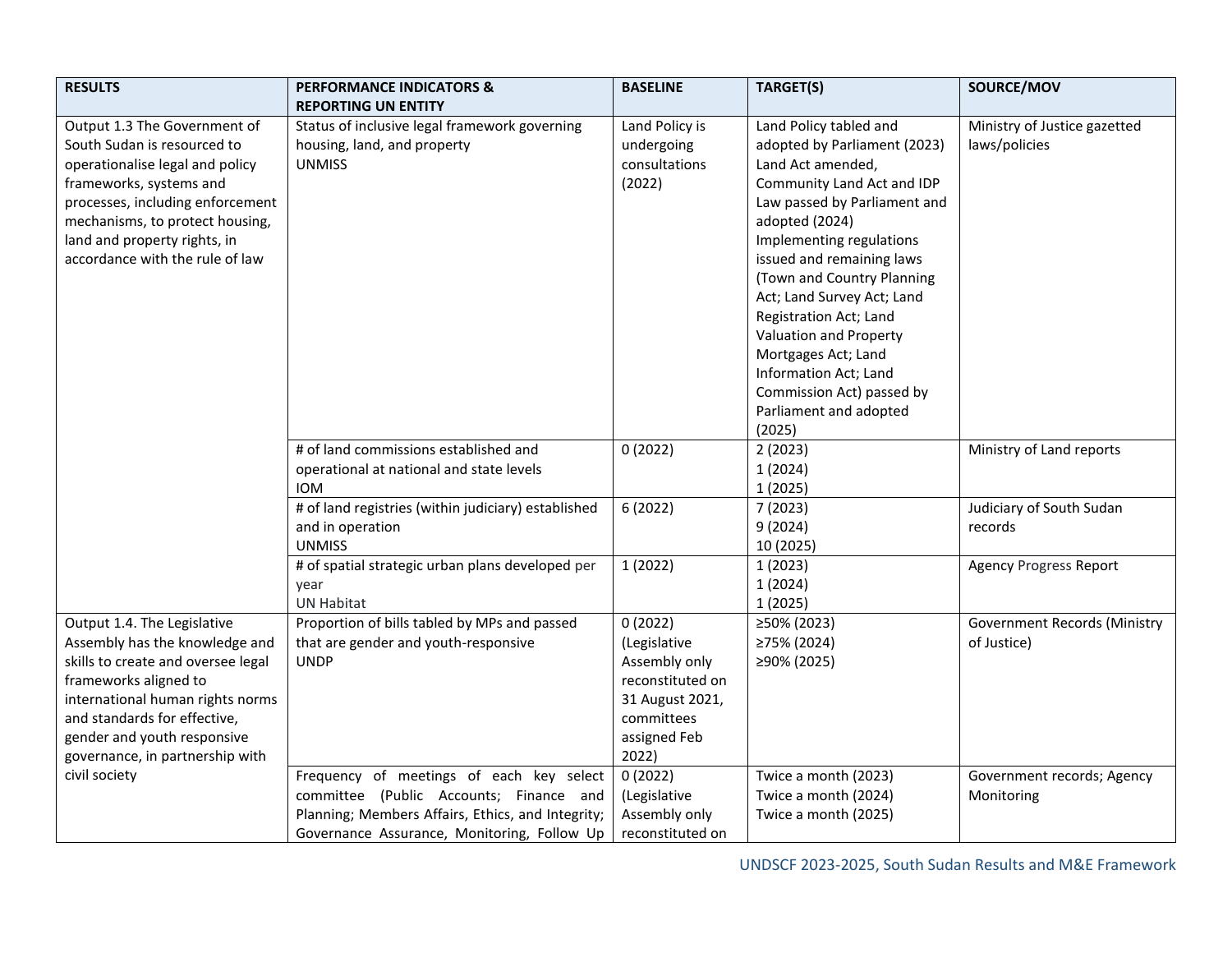| <b>RESULTS</b>                                          | <b>PERFORMANCE INDICATORS &amp;</b>                               | <b>BASELINE</b>  | TARGET(S)            | SOURCE/MOV                        |
|---------------------------------------------------------|-------------------------------------------------------------------|------------------|----------------------|-----------------------------------|
|                                                         | <b>REPORTING UN ENTITY</b>                                        |                  |                      |                                   |
|                                                         | and Evaluation; Human Rights; Justice and Legal                   | 31 August 2021,  |                      |                                   |
|                                                         | Affairs; Gender and Youth; Committee for                          | committees       |                      |                                   |
|                                                         | Security and Defence)                                             | assigned Feb     |                      |                                   |
|                                                         | <b>UNMISS</b>                                                     | 2022)            |                      |                                   |
|                                                         | # of public consultations on legislation held by                  | 0(2022)          | 4(2023)              | Government records; Agency        |
|                                                         | parliament, including by select committees                        | (Legislative     | 6(2024)              | <b>Monitoring Reports</b>         |
|                                                         | <b>UNMISS</b>                                                     | Assembly only    | 8 (2025)             |                                   |
|                                                         |                                                                   | reconstituted on |                      |                                   |
|                                                         |                                                                   | 31 August 2021,  |                      |                                   |
|                                                         |                                                                   | committees       |                      |                                   |
|                                                         |                                                                   | assigned Feb     |                      |                                   |
|                                                         |                                                                   | 2022)            |                      |                                   |
|                                                         | # of Youth related policy and legislative                         | 0(2021)          | 1(2023)              | <b>Programme Annual Reports</b>   |
|                                                         | frameworks approved/endorsed                                      |                  | 2(2024)              |                                   |
|                                                         | <b>UNFPA</b>                                                      |                  | 4 (2025)             |                                   |
| Output 1.5. Relevant MDAs and                           | # of MDAs with improved legal and regulatory                      | 4 (2022)         | 4 (2023)             | Government records; agency        |
| LGAs have improved capacities to                        | environment for tax administration and                            |                  | 8 (2024)             | monitoring                        |
| develop and operationalise<br>systems and processes for | monitoring of illicit financial flow at all levels<br><b>UNDP</b> |                  | 11 (2025)            |                                   |
| transparent, effective, responsive                      | # of relevant MDAs and LGAs scoring ≥2 on                         |                  |                      | <b>STMCs and CTMCs Reports</b>    |
| public financial management                             | capacity indices for revenue collection,                          | 1(2022)          | 4 (2023)<br>8 (2024) | (Accountability Frameworks)       |
|                                                         | diversification, and management                                   |                  |                      |                                   |
|                                                         | <b>UNDP</b>                                                       |                  | 11(2025)             |                                   |
|                                                         | # of relevant MDAs and LGAs scoring ≥2 on                         | 0(2022)          | 2(2023)              | <b>STMCs and CTMCs Reports</b>    |
|                                                         | capacity indices for budget preparation,                          |                  | 6(2024)              | (Accountability Frameworks)       |
|                                                         | execution, and accountability systems                             |                  | 10 (2025)            |                                   |
|                                                         | <b>UNDP</b>                                                       |                  |                      |                                   |
| Output 1.6. The National                                | # of States producing annual statistical reports                  | 0(2022)          | 1(2023)              | <b>State Statistical Yearbook</b> |
| Statistical System is strengthened                      | (cumulative)                                                      |                  | 2(2024)              |                                   |
| to increase the availability of                         |                                                                   |                  | 5(2025)              |                                   |
| high-quality, timely and reliable                       | # of sectors producing quarterly reports                          | 0(2022)          | 4 (2023)             | Sector quarterly reports          |
| disaggregated data to inform                            | generated from routine data provide by NBS                        |                  | 8 (2024)             |                                   |
| decision-making and enable                              | <b>UNFPA</b>                                                      |                  | 10 (2025)            |                                   |
| reporting at all levels of                              | % of SDG indicator profile data annually updated                  | 0% (2022)        | 25% (2023)           | Updated SDG indicator profile     |
| government                                              | by NBS                                                            |                  | 50% (2024)           | databank                          |
|                                                         | <b>UNFPA</b>                                                      |                  | 75% (2025)           |                                   |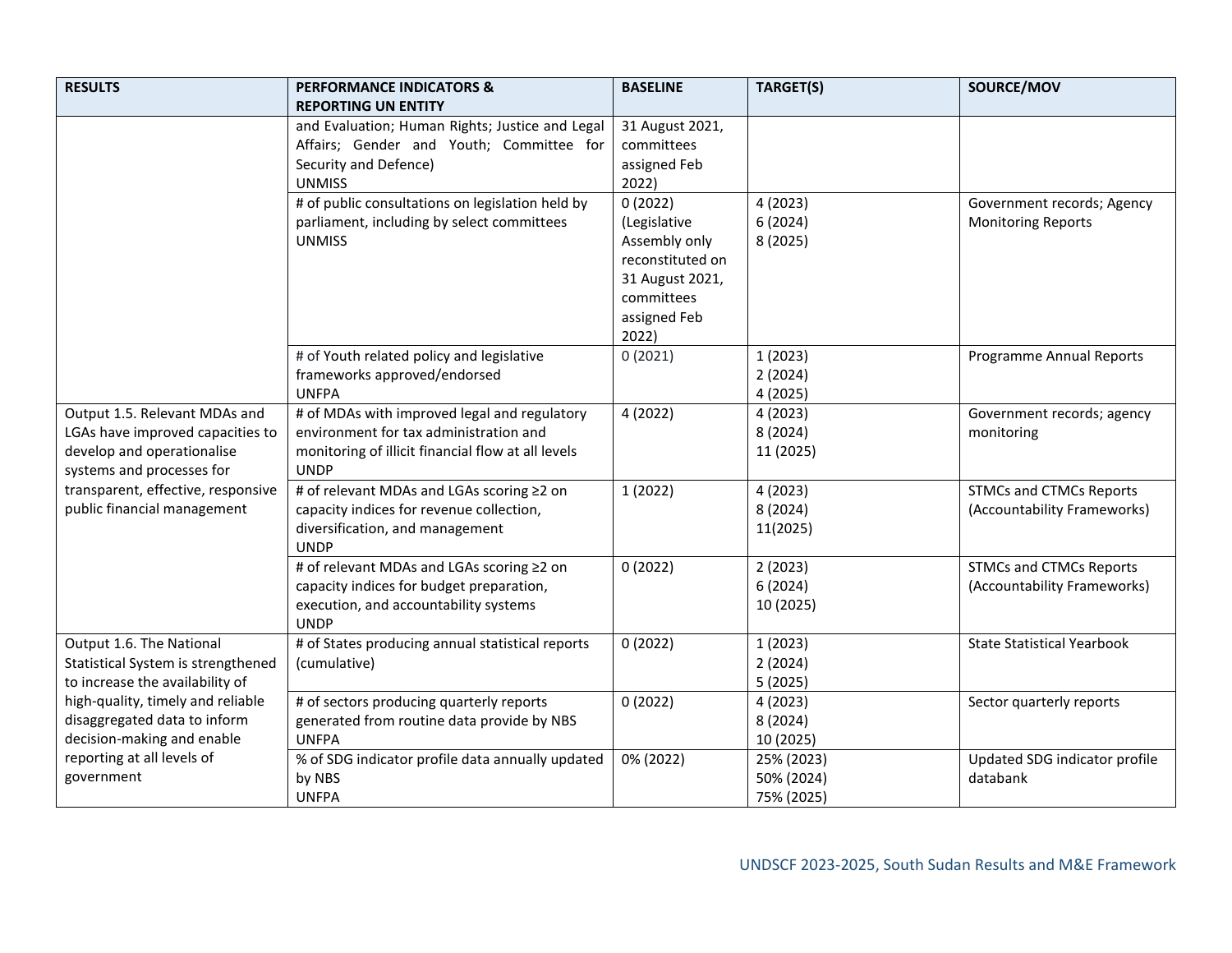| STRATEGIC PRIORITY: SUSTAINABLE ECONOMIC GROWTH & DIVERSIFICATION                                                                                                                                                                                                              |                                                                                                                                                                                                                                                                                                                                                                                                                                                                                                                                                                                                                                                                                                                                                                                                                                                                                                                                                                                                                                                                                                                                                                                                                                                                                         |                                                                                                                                                                                                                                                                                                                                                                                                                                            |  |  |  |
|--------------------------------------------------------------------------------------------------------------------------------------------------------------------------------------------------------------------------------------------------------------------------------|-----------------------------------------------------------------------------------------------------------------------------------------------------------------------------------------------------------------------------------------------------------------------------------------------------------------------------------------------------------------------------------------------------------------------------------------------------------------------------------------------------------------------------------------------------------------------------------------------------------------------------------------------------------------------------------------------------------------------------------------------------------------------------------------------------------------------------------------------------------------------------------------------------------------------------------------------------------------------------------------------------------------------------------------------------------------------------------------------------------------------------------------------------------------------------------------------------------------------------------------------------------------------------------------|--------------------------------------------------------------------------------------------------------------------------------------------------------------------------------------------------------------------------------------------------------------------------------------------------------------------------------------------------------------------------------------------------------------------------------------------|--|--|--|
| <b>Revised-National Development Strategy</b><br><b>Priorities:</b><br>4.5.2. Economic Governance (natural resource<br>management)<br>5.4.2. Economic Diversification<br>8.6.1 Gender Mainstreaming and Women's<br>Empowerment<br>8.6.2. Youth Empowerment<br>8.6.3 Environment | <b>SDG Targets:</b><br>2.1 By 2030, end hunger and ensure access by all people, in<br>particular the poor and people in vulnerable situations, including<br>infants, to safe, nutritious and sufficient food all year round<br>2.3 By 2030, double the agricultural productivity and incomes of<br>small-scale food producers, in particular women, indigenous<br>peoples, family farmers, pastoralists and fishers, including through<br>secure and equal access to land, other productive resources and<br>inputs, knowledge, financial services, markets and opportunities for<br>value addition and non-farm employment<br>8.3 Promote development-oriented policies that support productive<br>activities, decent job creation, entrepreneurship, creativity and<br>innovation, and encourage the formalization and growth of micro-,<br>small- and medium-sized enterprises, including through access to<br>financial services<br>9.1 Develop quality, reliable, sustainable and resilient<br>infrastructure, including regional and transborder infrastructure, to<br>support economic development and human well-being, with a focus<br>on affordable and equitable access for all<br>13.2 Integrate climate change measures into national policies,<br>strategies and planning | Agenda 2063 Goals:<br>1: A High Standard of Living, Quality of Life and<br>Well Being for All Citizens<br>3: Healthy and well-nourished citizens<br>4: Transformed Economies<br>5: Modern Agriculture for increased productivity<br>and production<br>7: Environmentally sustainable and climate<br>resilient economies and communities<br>17: Full Gender Equality in All Spheres of Life<br>18: Engaged and Empowered Youth and Children |  |  |  |

#### **Assumptions**

- Economic growth and the creation of training and employment opportunities builds trust and commitment to the peace process
- Political leadership for removal of legal & institutional bottlenecks related to discrimination & exclusion, including rights related to land, property and business ownership
- Barriers and discriminatory norms and practices that limit young women and men's participation in the labour market are addressed.
- Challenges in the enabling environment (including policy and infrastructure) and existing skills gaps of targeted groups can be measurably improved within the timeframe of the UNSDCF
- Government remains committed to a form of economic diversification which prioritises natural resource management and broader environmental sustainability concerns as well as job creation in particular for women, youth and other marginalised groups.
- The enabling environment can be sufficiently improved (including creation of appropriate national investment policies and strategies) to attract/facilitate investment flows, for expansion of industry, take-up of technology and innovation, growth of the green and blue economies
- Strong engagement, collaboration and interest from the private sector to invest in South Sudan and collaborate with the GOSS on development issues, using ethical practices which fully integrate sustainable development concerns, including human rights and protection of natural resources

## **Common Assumptions**

- The UNSDCF guiding principles (LNOB, HRBA, GEWE, Resilience, Sustainability & Accountability) are upheld by implementing partners
- Identified priorities remain relevant to the GoSS throughout the programme cycle or changes can be incorporated in a timely manner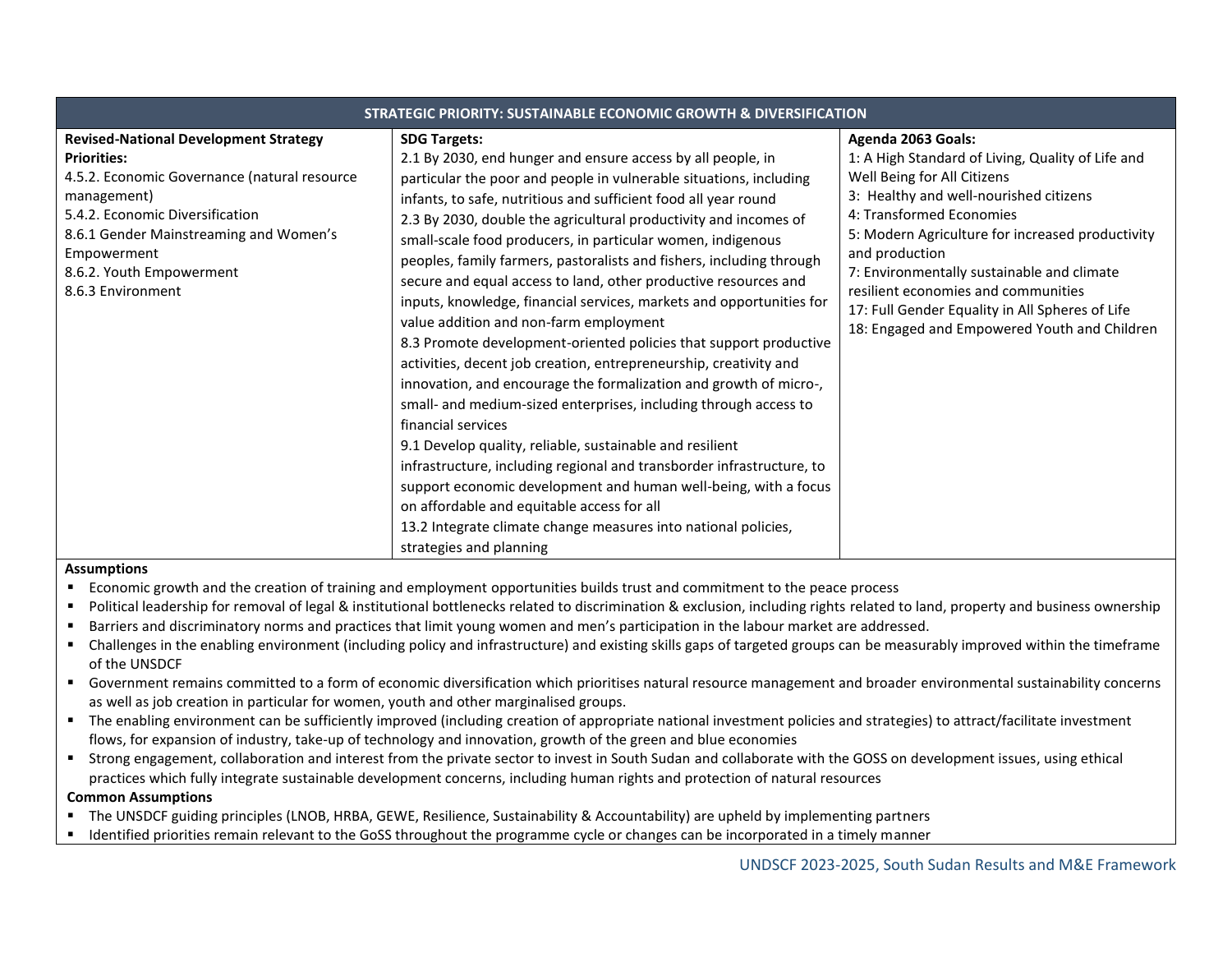- Staff turnover in key Government positions is kept to a minimum to enable strong, effective working relationships between UN and Government partners, plus capacity development initiatives to translate into sustained institutional-level positive change
- Existing skills gaps and absorptive capacities can be measurably improved within the timeframe of the UNSDCF
- Financing for development can be leveraged and new partnerships created across public and private spheres to increase available funds.
- UN Agencies have the minimum financial, technical and human resources requirements year-by-year to implement the UNSDCF

#### **Risks**

- Conflict in neighbouring countries increases cost of food imports, cuts short growth of cross-border trade and improved regional integration
- Localised conflict limits population's access to agricultural land, livelihoods and markets negatively impacting food production and food security
- Persistent and increasing natural and/or climate change-induced disasters, including flooding and pest infestations negatively impact food production, food security and infrastructure development plans
- Pandemics & epidemics halt or counterbalance economic and social development gains
- **.** Inflation continues to rise, with food prices and cost of social services out of the reach of most
- Global demand for oil reduces as part of greener growth/renewable energy initiatives, resulting in lower revenue for GoSS
- Fluctuations in the global oil market undermine macro-economic stability

# **Common Risks**

- Conflict in neighbouring countries spills over to South Sudan and disrupts UNSDCF implementation
- ODA flows decrease as a result of a COVID-19 induced global economic downturn, concerns regarding persistently high levels of corruption or diversions to other fragile states/countries in conflict such as Ukraine
- Conflict among political parties undermines full implementation of the peace agreement

**Participating UN Entities:** FAO (co-lead); IFAD; ILO; IOM; ITC; UNDP (co-lead); UNESCO; UNFPA; UN-HABITAT; UNHCR; UNIDO; UNOPS; UN Women; WFP; WHO (co-lead)

| <b>RESULTS</b>                                                                                                                                                                                                                 | <b>PERFORMANCE INDICATORS &amp;</b><br><b>REPORTING UN ENTITY</b>                                                                               | <b>BASELINE</b>                                                                  | TARGET(S)                                            | SOURCE/MOV                                                         |
|--------------------------------------------------------------------------------------------------------------------------------------------------------------------------------------------------------------------------------|-------------------------------------------------------------------------------------------------------------------------------------------------|----------------------------------------------------------------------------------|------------------------------------------------------|--------------------------------------------------------------------|
| Outcome 2. Women and men in South<br>Sudan, particularly youth and<br>vulnerable groups, benefit from and<br>contribute to more sustainable and<br>inclusive economic development, with<br>reduced dependence on oil, improved | Prevalence of moderate or severe food<br>insecurity in the population, based on<br>the Food Insecurity Experience Scale<br>(FIES)<br><b>FAO</b> | Moderate or<br>Severe FIES<br>83.8%%; Severe<br>FIES 61.2%<br>(December<br>2021) | Moderate or Severe FIES 63.8%%;<br>Severe FIES 41.2% | <b>FSNMS</b>                                                       |
| climate change adaptation and greater<br>resilience to economic shocks                                                                                                                                                         | Proportion of domestic budget funded<br>by domestic taxes (non-oil revenue)<br><b>UNDP</b>                                                      | 10% (2021)                                                                       | 25% (2025)                                           | <b>Budget and Budget Reporting</b><br>(NRA and MoFP)               |
|                                                                                                                                                                                                                                | Metric tonnes of cereal food produced<br>net (crops)<br><b>FAO</b>                                                                              | 839,494 MT<br>(2022)                                                             | 900 000 MT                                           | <b>CSFAM</b>                                                       |
|                                                                                                                                                                                                                                | Proportion of households reporting<br>improved physical access to markets,<br>processing and storage facilities<br><b>WFP</b>                   | 13% (2022)                                                                       | 40%                                                  | <b>IFAD Programme Impact</b><br>Surveys; WFP Outcome<br>monitoring |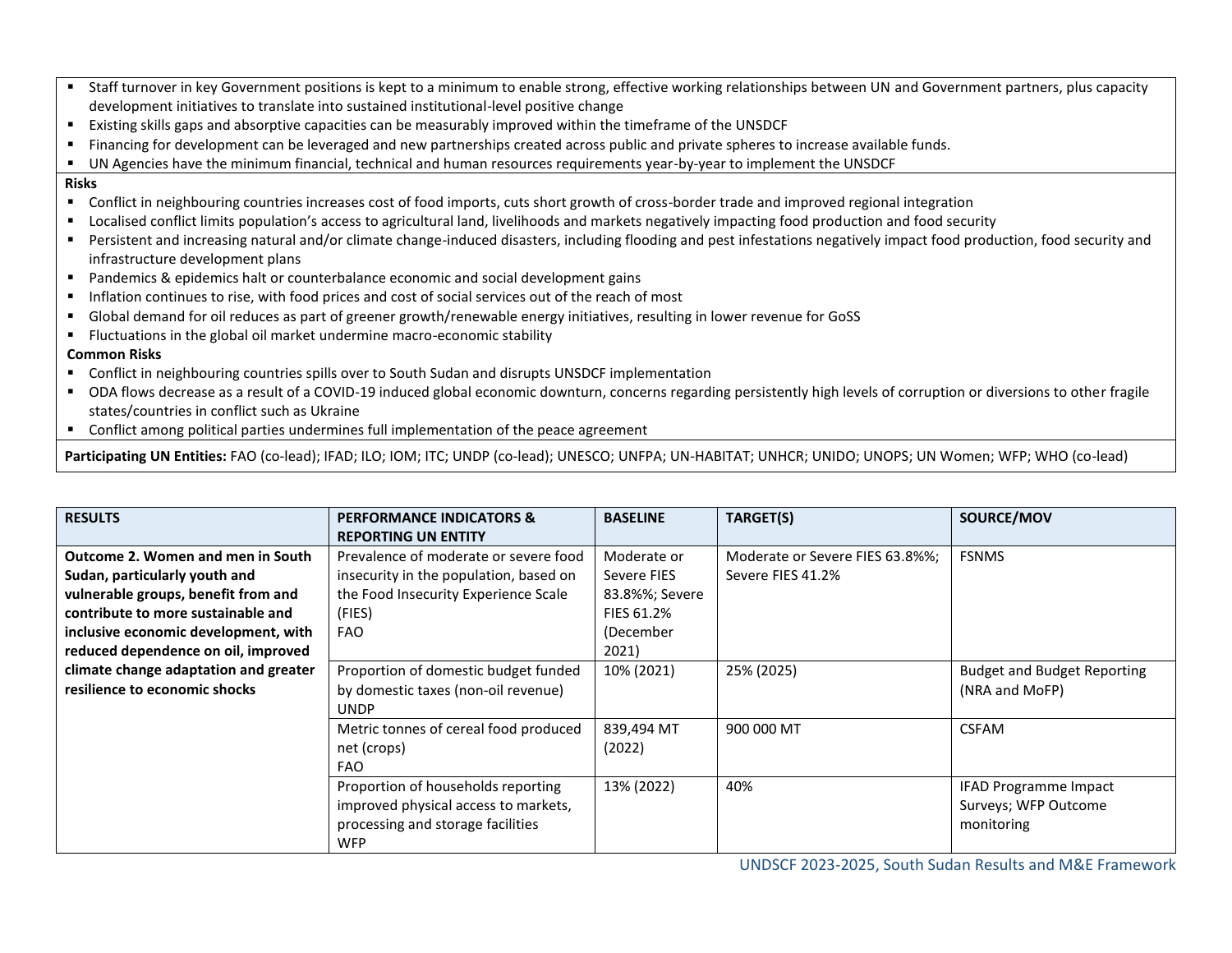| <b>RESULTS</b>                                                                                                                                                                                                                                                                               | <b>PERFORMANCE INDICATORS &amp;</b><br><b>REPORTING UN ENTITY</b>                                                                                                                 | <b>BASELINE</b>                                             | TARGET(S)                                                                                                                                                                                                                                                                                                                                                         | SOURCE/MOV                                                                                                                                        |
|----------------------------------------------------------------------------------------------------------------------------------------------------------------------------------------------------------------------------------------------------------------------------------------------|-----------------------------------------------------------------------------------------------------------------------------------------------------------------------------------|-------------------------------------------------------------|-------------------------------------------------------------------------------------------------------------------------------------------------------------------------------------------------------------------------------------------------------------------------------------------------------------------------------------------------------------------|---------------------------------------------------------------------------------------------------------------------------------------------------|
|                                                                                                                                                                                                                                                                                              | # of policies and guidelines in place to<br>enable the enhancement and/or<br>implementation of Nationally<br>Determined Contributions under the<br>Paris Agreement<br><b>UNDP</b> | 0(2021)                                                     | 3                                                                                                                                                                                                                                                                                                                                                                 | Reports from Ministry of<br>Environment, Ministry of<br>Agriculture and Forestry,<br>Ministry of Humanitarian Affairs<br>and Disaster Management  |
| Output 2.1 Relevant MDAs and LGAs<br>have strengthened capacities to<br>develop, operationalise and monitor<br>market-oriented and gender-<br>transformative policies, plans and<br>programmes in support of decent work,<br>sustainable economic growth,<br>integration and diversification | Status of bills and policies developed in<br>support of sustainable economic<br>growth<br><b>FAO</b>                                                                              | Seed Policy<br>Framework<br>Drafted; Fishery<br>Bill (2022) | Seed Policy consultative review<br>completed; Fishery Bill reviewed<br>to align with international<br>standards (2023)<br>Seed Policy revised and<br>regulatory framework developed;<br>Fishery Bill revised and validated<br>by stakeholders (2024)<br>Provisional/Ministerial Seed<br>Policy Bill tabled; Revised Fishery<br>Bill ratified by Parliament (2025) | Seed Policy review Roadmap;<br>Workshop/Validation meeting<br>reports; Project progress<br>reports; Fisheries law and<br>relevant legal documents |
|                                                                                                                                                                                                                                                                                              | # of trade related reforms undertaken<br>in support of implementation of<br>AfCFTA, EAC customs and Common<br>Market protocols<br><b>UNDP</b>                                     | 0(2022)                                                     | 5(2023)<br>6(2024)<br>7(2025)                                                                                                                                                                                                                                                                                                                                     | Reports from Ministry of Trade<br>and Industry, Ministry of<br>Investment, UN agencies                                                            |
|                                                                                                                                                                                                                                                                                              | Length of feeder and trunk roads<br>constructed or rehabilitated and made<br>accessible per annum<br><b>UNOPS</b>                                                                 | 0(2022)                                                     | 65 km (2023)<br>16 km (2024)<br>0 km (2025)                                                                                                                                                                                                                                                                                                                       | Agency progress reports                                                                                                                           |
|                                                                                                                                                                                                                                                                                              | Length of feeder and trunk roads<br>maintained and made accessible per<br>annum<br><b>UNOPS</b>                                                                                   | 0(2022)                                                     | 306 km (2023)<br>0 km (2024)<br>0 km (2025)                                                                                                                                                                                                                                                                                                                       | Agency progress reports                                                                                                                           |
|                                                                                                                                                                                                                                                                                              | # of warehouses/aggregation centres<br>constructed (cumulative)<br><b>WFP</b>                                                                                                     | 34 (2022)                                                   | 42 (2023)<br>48 (2024)<br>50 (2025)                                                                                                                                                                                                                                                                                                                               | Agency progress reports;<br><b>Cooperating Partners' reports</b>                                                                                  |
|                                                                                                                                                                                                                                                                                              | % of community members providing<br>Short-Term Wage Labour during<br>infrastructure construction<br><b>UNOPS</b>                                                                  | 31.40% (2021)                                               | 35% (60% Female) (2023)<br>40% (60% Female) (2024)<br>45% (60% Female) (2025)                                                                                                                                                                                                                                                                                     | Agency progress reports                                                                                                                           |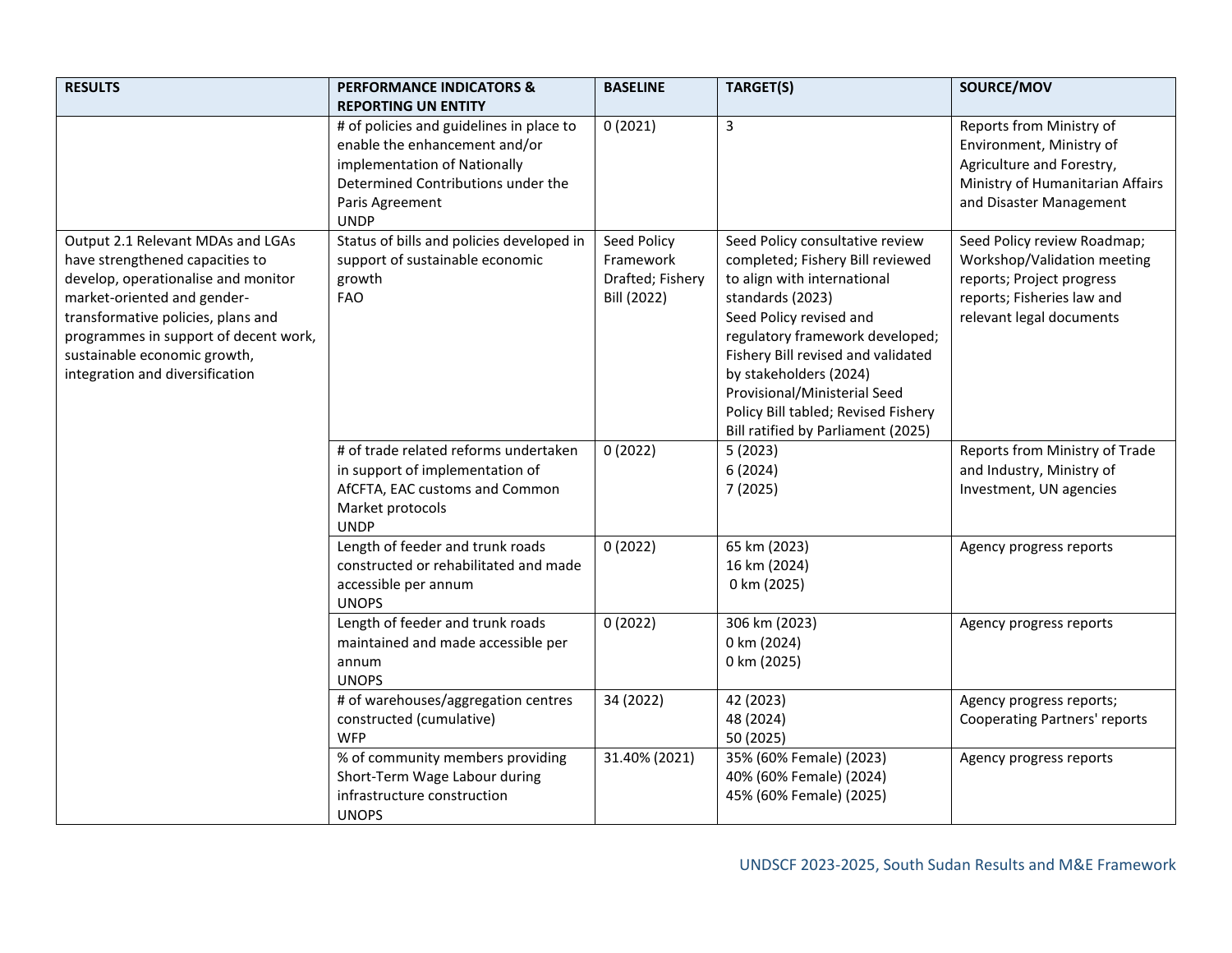| <b>RESULTS</b>                                                                                                                                                                                        | <b>PERFORMANCE INDICATORS &amp;</b><br><b>REPORTING UN ENTITY</b>                                                                                                                                                       | <b>BASELINE</b>              | TARGET(S)                                                                             | SOURCE/MOV                                                                    |
|-------------------------------------------------------------------------------------------------------------------------------------------------------------------------------------------------------|-------------------------------------------------------------------------------------------------------------------------------------------------------------------------------------------------------------------------|------------------------------|---------------------------------------------------------------------------------------|-------------------------------------------------------------------------------|
|                                                                                                                                                                                                       | % of sampled beneficiary community<br>satisfied with access to functional<br>infrastructure (boreholes, market<br>sheds and health centres, roads,<br>bridges) to improve their economic<br>development<br><b>UNOPS</b> | 2021: 44% (19%<br>females)   | 50% (60% females) (2023)<br>55% (50% females) (2024)<br>60% (50% females) (2025)      | Agency progress reports                                                       |
| Output 2.2. Public and private sector<br>providers are strengthened to provide<br>gender-transformative, market-<br>oriented, quality models, products and<br>services to food producers and traders, | # of people accessing start-up and<br>financial services through MSEs<br>supported by the UN, disaggregated by<br>sex<br><b>UNDP</b>                                                                                    | 9,192 (64%<br>Female) (2022) | 12,352 (63% Female) (2023)<br>13,572 (62% Female (2024)<br>14,000 (26% Female) (2025) | Reports from Ministry of<br>Culture, Youth and Sports<br>reports, UN agencies |
| food producer organisations and<br>MSMEs particularly those led by<br>women, youth and vulnerable groups                                                                                              | # Of women and youth led MSEs that<br>access interest free loans                                                                                                                                                        | 60 (2021)                    | 150 (2023)<br>200 (2024)<br>250 (2025)                                                | Agency progress reports                                                       |
|                                                                                                                                                                                                       | Proportion of cooperative members,<br>producers, and agribusiness/agro-<br>dealers reporting increased sales<br>through the service provider platform<br>created by agribusiness forums<br><b>FAO</b>                   | 0(2022)                      | $>40\%$ (2023)<br>$>45\%$ (2024)<br>$>50\%$ (2025)                                    | Agency progress reports;<br><b>Cooperating Partners' reports</b>              |
| Output 2.3. Food producers and traders,<br>in particular women, youth and their<br>organisations, have enhanced adaptive<br>capacities to increase productivity, add                                  | Proportion of small scale producers<br>who sell through groups (organized<br>entities)<br><b>WFP</b>                                                                                                                    | 23% (2022)                   | 30% (2023)<br>45% (2024)<br>60% (2025)                                                | Agency progress reports;<br><b>Cooperating Partners' reports</b>              |
| value to their products and access<br>markets, with improved resilience to<br>economic shocks                                                                                                         | Volume of food commodities sold by<br>small-scale producer organizations<br><b>WFP</b>                                                                                                                                  | 1,200MT (2022)               | 1,500 MT (2023)<br>3,000 MT (2024)<br>5,000 MT (2025)                                 | Reports of WFP & Partners                                                     |
|                                                                                                                                                                                                       | Proportion of farmer<br>groups/cooperatives who report<br>improved access to markets and<br>agricultural services with UN support<br><b>WFP</b>                                                                         | 0(2022)                      | 30% (2023)<br>40% (2024)<br>45% (2025)                                                | Agency progress reports;<br><b>Cooperating Partners' reports</b>              |
|                                                                                                                                                                                                       | Hectares of arable land cleared for<br>crops through food assistance for<br>assets activities<br><b>WFP</b>                                                                                                             | 44,552 (2022)                | 50,000 (2023)<br>55,000 (2024)<br>60,000 (2025)                                       | Agency progress reports;<br><b>Cooperating Partners' reports</b>              |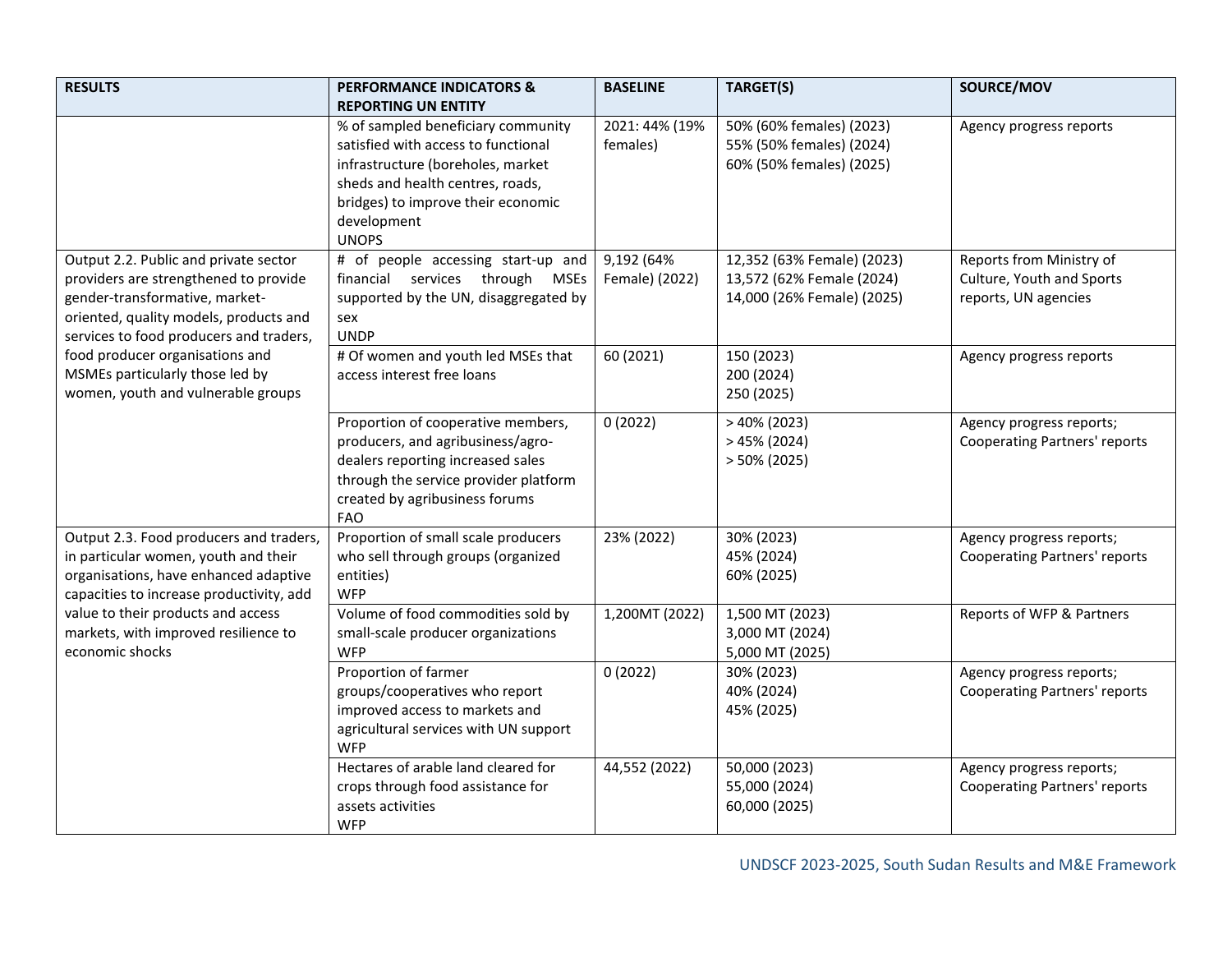| <b>RESULTS</b>                                                         | <b>PERFORMANCE INDICATORS &amp;</b>                                       | <b>BASELINE</b> | TARGET(S)                      | SOURCE/MOV                              |
|------------------------------------------------------------------------|---------------------------------------------------------------------------|-----------------|--------------------------------|-----------------------------------------|
|                                                                        | <b>REPORTING UN ENTITY</b>                                                |                 |                                |                                         |
|                                                                        | Proportion of households (small scale                                     | 0(2022)         | 30% (2023)                     | Agency progress reports;                |
|                                                                        | producers) reporting an increase in                                       |                 | 40% (2024)                     | <b>Cooperating Partners' reports</b>    |
|                                                                        | production                                                                |                 | 45% (2025)                     |                                         |
|                                                                        | <b>FAO</b>                                                                |                 |                                |                                         |
|                                                                        | Proportion of small-scale producers                                       | 0% (2022)       | 30% (2023)                     | Agency progress reports;                |
|                                                                        | who have adopted improved climate                                         |                 | 45% (2024)                     | <b>Cooperating Partners' reports</b>    |
|                                                                        | resilient techniques and approaches                                       |                 | 53% (2025)                     |                                         |
|                                                                        | <b>FAO</b>                                                                |                 |                                |                                         |
|                                                                        | # of producers/HHs who have adopted                                       | 30,000 (2022)   | 40,000 (2023)                  | Agency progress reports                 |
|                                                                        | environmentally sustainable value<br>addition technologies and techniques |                 | 50,000 (2024)<br>65,000 (2024) | <b>Cooperating Partners' reports</b>    |
|                                                                        | meeting market and value chain                                            |                 |                                |                                         |
|                                                                        | requirements                                                              |                 |                                |                                         |
|                                                                        | <b>FAO</b>                                                                |                 |                                |                                         |
| Output 2.4. Women, youth and                                           | # of people benefitting from jobs and                                     | 9,192 (64%      | 9,522 (63% Female); 500 IDP &  | Reports from Ministry of                |
| vulnerable groups are better equipped                                  | other livelihood opportunities with UN                                    | females); 0 IDP | Returnees (60% Female) (2023)  | Culture, Youth and Sports,              |
| to establish and grow profitable                                       | support, disaggregated by sex and                                         | & Returnees     | 9,697 (62% Female; 500 IDP &   | Ministry of Gender, Child, and          |
| MSMEs, with improved adaptive                                          | IDP/Returnee status                                                       | (2022)          | Returnees (60% Female) (2024)  | Social Welfare, Ministry of             |
| capacity and strengthened resilience to                                | <b>UNDP</b>                                                               |                 | 10,000 (60% Female); 500 IDP & | Labour, Contributing UN                 |
| economic shocks                                                        |                                                                           |                 | Returnees (60% Female) (2025)  | agencies                                |
|                                                                        | Women and youth led MSEs reporting                                        | 10% (2021)      | 20% (2023)                     | Agency progress reports                 |
|                                                                        | increased revenue (at least 50%                                           |                 | 50% (2024)                     |                                         |
|                                                                        | women)                                                                    |                 | 50% (2025)                     |                                         |
|                                                                        | UN Women                                                                  |                 |                                |                                         |
| Output 2.5. Relevant MDAs, LGAs and                                    | # of people directly benefitting from                                     | 0(2022)         | 27,659 (52 % Female) (2023)    | Reports from Ministry of                |
| communities have the knowledge and                                     | initiatives to protect nature and                                         |                 | 59,854 (52% Female) (2024)     | Environment, Ministry of                |
| skills to co-create and implement                                      | promote sustainable use of resources                                      |                 | 98,328 (52% Female) (2025)     | Agriculture and Forestry,               |
| policies, plans and programmes to<br>ensure the sustainable management | disaggregated by Gender<br><b>IFAD</b>                                    |                 |                                | Ministry of Humanitarian Affairs        |
| and conservation of South Sudan's                                      |                                                                           |                 |                                | and Disaster Management, UN<br>agencies |
| natural resources                                                      | % of UN supported CBOs successfully                                       | 0(2022)         | 20% (2023)                     | Agency progress reports                 |
|                                                                        | implementing a Climate-sensitive                                          |                 | 40% (2024)                     |                                         |
|                                                                        | <b>Community Development Plans</b>                                        |                 | 80% (2025)                     |                                         |
|                                                                        | <b>IFAD</b>                                                               |                 |                                |                                         |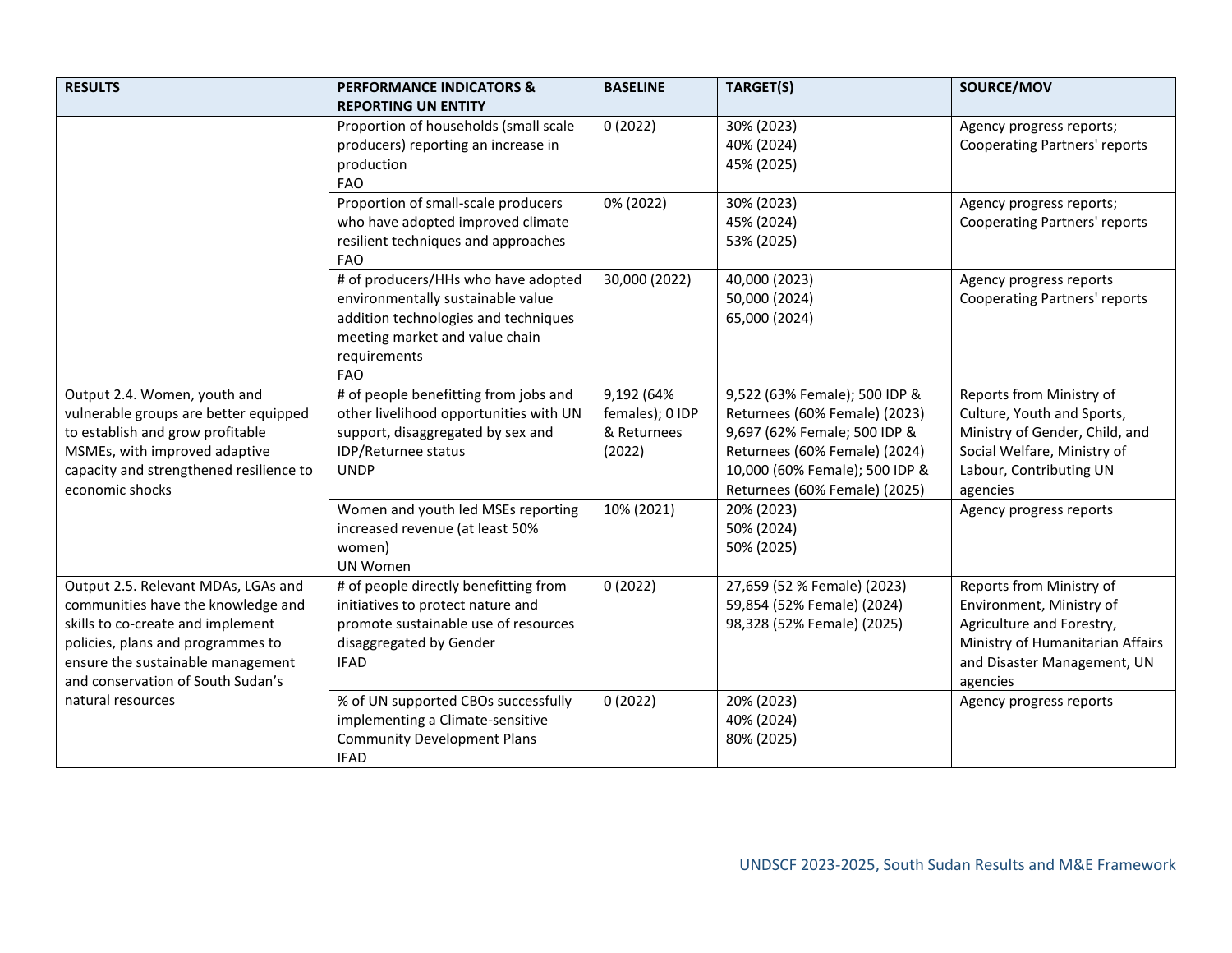| <b>RESULTS</b>                                                                                                                                                                                                              | <b>PERFORMANCE INDICATORS &amp;</b><br><b>REPORTING UN ENTITY</b>                                   | <b>BASELINE</b> | TARGET(S)                                                                                                                                                                                                                                                                                                                                                                                                                                                    | SOURCE/MOV                |
|-----------------------------------------------------------------------------------------------------------------------------------------------------------------------------------------------------------------------------|-----------------------------------------------------------------------------------------------------|-----------------|--------------------------------------------------------------------------------------------------------------------------------------------------------------------------------------------------------------------------------------------------------------------------------------------------------------------------------------------------------------------------------------------------------------------------------------------------------------|---------------------------|
| Output 2.6 Relevant MDAs, LGAs and<br>communities are better equipped to<br>establish and maintain inclusive,<br>gender-responsive, early warning<br>systems and disaster preparedness,<br>response and recovery mechanisms | Status of early warning and disaster<br>preparedness system, in UN supported<br>areas<br><b>FAO</b> | 7(2022)         | 17 community and local level<br>Disaster Risk Management (DRM)<br>committees established (2023)<br>28 community and local level<br>DRM committees established;<br>committees disseminate weather<br>information and trained for<br>enhanced response capability<br>(2024)<br>30 community and local level<br>DRM committees established;<br>committees disseminate weather<br>information and training updated<br>for enhanced response capability<br>(2025) | Agency monitoring reports |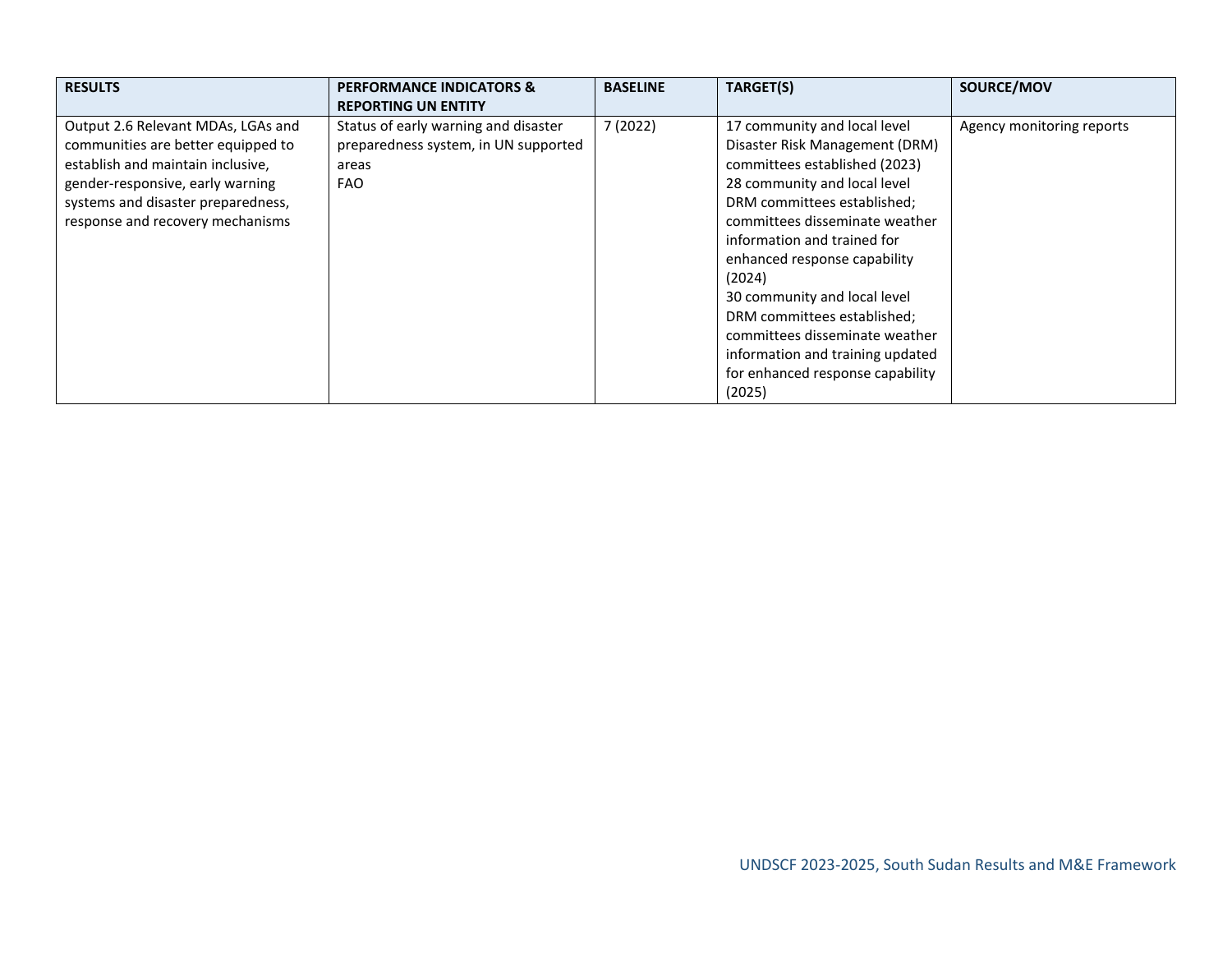| STRATEGIC PRIORITY: SOCIAL DEVELOPMENT WITH PROTECTION OF THE MOST VULNERABLE |                                                                                                                                                            |                                                    |  |  |  |  |
|-------------------------------------------------------------------------------|------------------------------------------------------------------------------------------------------------------------------------------------------------|----------------------------------------------------|--|--|--|--|
| <b>Revised-National Development Strategy</b>                                  | <b>SDG Targets:</b>                                                                                                                                        | Agenda 2063 Goals:                                 |  |  |  |  |
| <b>Priorities:</b>                                                            | 1.3 Implement nationally appropriate social protection systems and                                                                                         | 1.: A High Standard of Living, Quality of Life and |  |  |  |  |
| 6.5.1. Education                                                              | measures for all, including floors, and by 2030 achieve substantial                                                                                        | Well Being for All Citizens                        |  |  |  |  |
| 6.5.2 Health                                                                  | coverage of the poor and the vulnerable                                                                                                                    | 2: Well Educated Citizens and Skills revolution    |  |  |  |  |
| 6.5.3 Social Protection                                                       | 2.2 By 2030, end all forms of malnutrition, including achieving, by                                                                                        | underpinned by Science, Technology and             |  |  |  |  |
| 8.6.1 Gender Mainstreaming and Women's                                        | 2025, the internationally agreed targets on stunting and wasting in                                                                                        | Innovation                                         |  |  |  |  |
| Empowerment                                                                   | children under 5 years of age, and address the nutritional needs of                                                                                        | 3: Healthy and well-nourished citizens             |  |  |  |  |
| 8.6.2. Youth Empowerment                                                      | adolescent girls, pregnant and lactating women and older persons                                                                                           | 17: Full Gender Equality in All Spheres of Life    |  |  |  |  |
| 8.6.4. Capacity Development                                                   | 3.1 By 2030, reduce the global maternal mortality ratio to less than<br>70 per 100,000 live births                                                         | 18: Engaged and Empowered Youth and Children       |  |  |  |  |
|                                                                               | 3.3 By 2030, end the epidemics of AIDS, tuberculosis, malaria and                                                                                          |                                                    |  |  |  |  |
|                                                                               | neglected tropical diseases and combat hepatitis, water-borne                                                                                              |                                                    |  |  |  |  |
|                                                                               | diseases and other communicable diseases                                                                                                                   |                                                    |  |  |  |  |
|                                                                               | 3.7 By 2030, ensure universal access to sexual and reproductive                                                                                            |                                                    |  |  |  |  |
|                                                                               | health-care services, including for family planning, information and                                                                                       |                                                    |  |  |  |  |
|                                                                               | education, and the integration of reproductive health into national                                                                                        |                                                    |  |  |  |  |
|                                                                               | strategies and programmes                                                                                                                                  |                                                    |  |  |  |  |
|                                                                               | 3.8 Achieve universal health coverage, including financial risk                                                                                            |                                                    |  |  |  |  |
|                                                                               | protection, access to quality essential health-care services and                                                                                           |                                                    |  |  |  |  |
|                                                                               | access to safe, effective, quality and affordable essential medicines<br>and vaccines for all                                                              |                                                    |  |  |  |  |
|                                                                               | 4.1 By 2030, ensure that all girls and boys complete free, equitable                                                                                       |                                                    |  |  |  |  |
|                                                                               | and quality primary and secondary education leading to relevant                                                                                            |                                                    |  |  |  |  |
|                                                                               | and effective learning outcomes                                                                                                                            |                                                    |  |  |  |  |
|                                                                               | 4.3 By 2030, ensure equal access for all women and men to                                                                                                  |                                                    |  |  |  |  |
|                                                                               | affordable and quality technical, vocational and tertiary education,                                                                                       |                                                    |  |  |  |  |
|                                                                               | including university                                                                                                                                       |                                                    |  |  |  |  |
|                                                                               | 6.1 By 2030, achieve universal and equitable access to safe and                                                                                            |                                                    |  |  |  |  |
|                                                                               | affordable drinking water for all                                                                                                                          |                                                    |  |  |  |  |
|                                                                               | 6.2 By 2030, achieve access to adequate and equitable sanitation                                                                                           |                                                    |  |  |  |  |
|                                                                               | and hygiene for all and end open defecation, paying special                                                                                                |                                                    |  |  |  |  |
|                                                                               | attention to the needs of women and girls and those in vulnerable                                                                                          |                                                    |  |  |  |  |
|                                                                               | situations                                                                                                                                                 |                                                    |  |  |  |  |
| <b>Assumptions</b>                                                            | " Government is committed to honour its existing (and expand) international and regional human rights obligations including those related to reporting and |                                                    |  |  |  |  |

implementation of treaty body recommendations

■ Political leadership for removal of legal & institutional bottlenecks related to discrimination & exclusion, including provision of inclusive services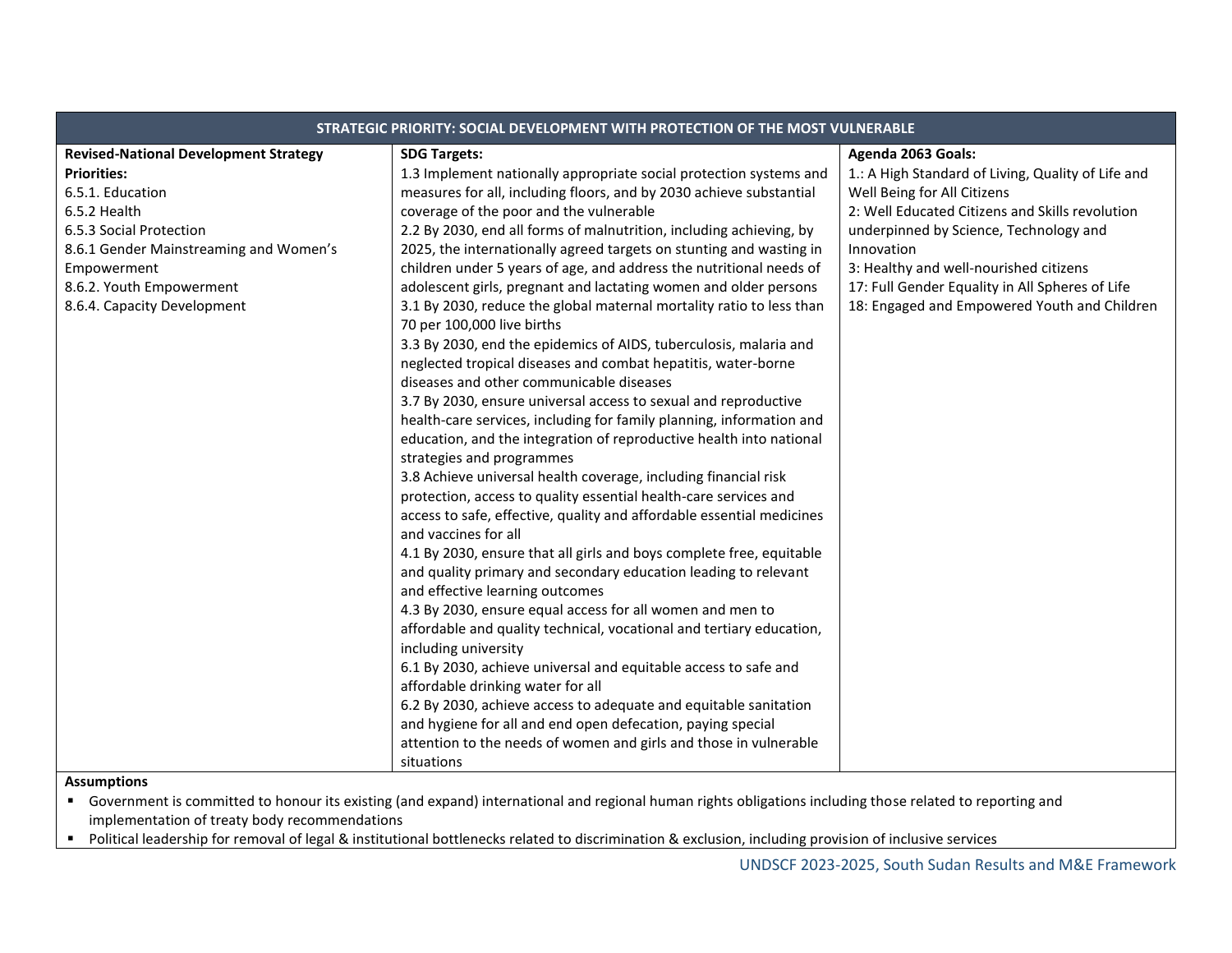| ٠              | Barriers and discriminatory norms and practices that limit access to services are addressed.                                                                                 |
|----------------|------------------------------------------------------------------------------------------------------------------------------------------------------------------------------|
| ٠              | Gender-responsive budgeting is embraced by the Ministry of Finance and key sector ministries for social services and protection                                              |
| ٠              | Communities, community leaders, women and youth are willing to contribute as agents of positive change, including to address sensitive issues, such as those related to      |
|                | harmful traditional practices                                                                                                                                                |
| $\blacksquare$ | Duty-bearers at all levels embrace the role of (disaggregated) data for development, in particular for targeted support to those left behind or at risk of being left behind |
| ٠              | Direct and indirect costs of education can be offset, enabling children of school-going age to enrol and regularly attend school.                                            |
|                | " Life-long and age-appropriate learning will translate into jobs, livelihood opportunities and civic engagement                                                             |
|                | <b>Common Assumptions</b>                                                                                                                                                    |
|                | " The UNSDCF guiding principles (LNOB, HRBA, GEWE, Resilience, Sustainability & Accountability) are upheld by implementing partners                                          |
|                | • Identified priorities remain relevant to the GoSS throughout the programme cycle or changes can be incorporated in a timely manner                                         |
|                | " Staff turnover in key Government positions is kept to a minimum to enable strong, effective working relationships between UN and Government partners, plus capacity        |
|                | development initiatives to translate into sustained institutional-level positive change                                                                                      |
|                | " Existing skills gaps and absorptive capacities can be measurably improved within the timeframe of the UNSDCF                                                               |
|                | • Financing for development can be leveraged and new partnerships created across public and private spheres to increase available funds.                                     |
| л.             | UN Agencies have the minimum financial, technical and human resources requirements year-by-year to implement the UNSDCF                                                      |
| <b>Risks</b>   |                                                                                                                                                                              |
|                | " High #s of youth not in education, training or decent employment contribute to political and social instability                                                            |
|                | Localised conflict limits access to agricultural land, livelihoods and markets negatively impacting food production, food security and nutrition                             |
|                | Persistent and increasing natural and/or climate change-induced disasters, including flooding and pest infestations negatively impact food production and infrastructure     |
|                | development plans                                                                                                                                                            |
|                | Pandemics & epidemics (inc COVID-19 and Ebola) halt or counterbalance economic and social development gains (includes diversion of resources for delivery and                |
|                | expansion of core social services). Vulnerable people will be especially impacted as a result of low coverage of quality health services.                                    |
|                | Access to target locations and populations is interrupted by conflict and violence, seasonal rainfall or natural disasters                                                   |
| $\blacksquare$ | Inflation continues to rise, with food prices and cost of social services out of the reach of most                                                                           |
|                | Population growth rate continues to outstrip multi-dimensional poverty reduction measures inc. coverage of quality services                                                  |
|                | <b>Common Risks</b>                                                                                                                                                          |
|                | Conflict in neighbouring countries spills over to South Sudan and disrupts UNSDCF implementation                                                                             |
|                | • ODA flows decrease as a result of a COVID-19 induced global economic downturn, concerns regarding persistently high levels of corruption or diversions to other fragile    |
|                | states/countries in conflict such as Ukraine                                                                                                                                 |
|                | • Conflict among political parties undermines full implementation of the peace agreement                                                                                     |
|                | Participating UN Entities: ILO; IOM; UNAIDS; UNDP; UNESCO; UNFPA; UNHCR; UNICEF (co-lead); UNIDO; UN-HABITAT; UNMISS; UNOPS; UN Women; WFP (co-lead); WHO                    |

| <b>RESULTS</b>                                    | <b>PERFORMANCE INDICATORS &amp;</b> | <b>BASELINE</b>             | TARGET(S)                   | SOURCE/MOV               |
|---------------------------------------------------|-------------------------------------|-----------------------------|-----------------------------|--------------------------|
|                                                   | <b>REPORTING UN ENTITY</b>          |                             |                             |                          |
| Outcome 3: Children, women and men in             | % of total government spending on   | National 21%                | 2025 - National Level       | Fiscal Year Budget Books |
| South Sudan, particularly youth and               | essential services (health,         | (Education 13%;             | (Sector) 28% (Education     |                          |
| vulnerable groups, enjoy improved coverage        | education and social protection)    | Health 7%; Social and       | 16%; Health 10%; Social and |                          |
| of inclusive, responsive, quality social services | <b>UNICEF</b>                       | <b>Humanitarian Affairs</b> |                             |                          |
| and social protection                             |                                     | 1%) (2021/22)               |                             |                          |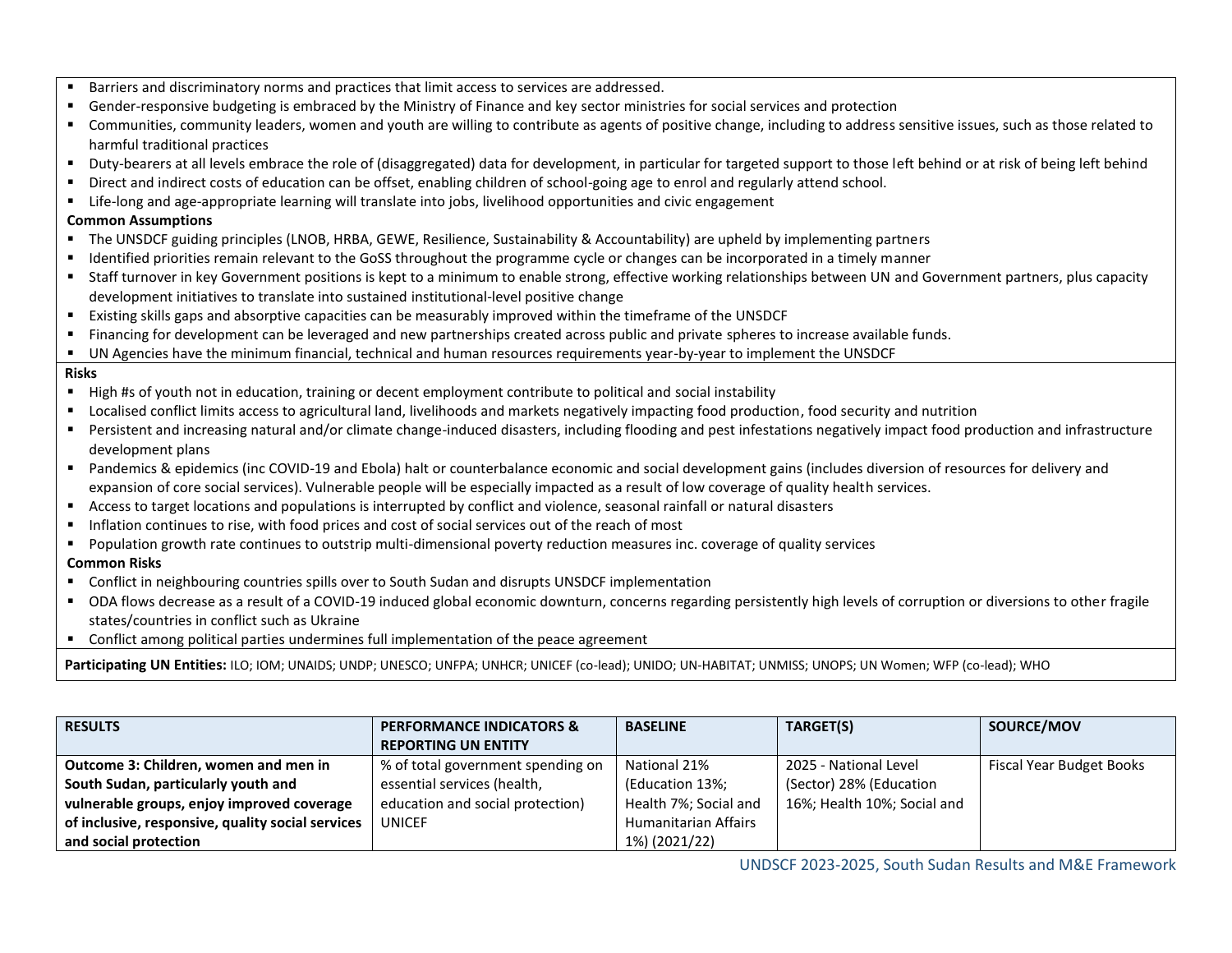| <b>RESULTS</b> | <b>PERFORMANCE INDICATORS &amp;</b><br><b>REPORTING UN ENTITY</b>                                                                                | <b>BASELINE</b>                           | TARGET(S)                                 | SOURCE/MOV                                                                                               |
|----------------|--------------------------------------------------------------------------------------------------------------------------------------------------|-------------------------------------------|-------------------------------------------|----------------------------------------------------------------------------------------------------------|
|                |                                                                                                                                                  |                                           | Humanitarian Affairs 2%)<br>(2025)        |                                                                                                          |
|                | % of children under 5 years of age<br>who are stunted<br><b>UNICEF</b>                                                                           | 31% (2020)                                | 26% (2025)                                | National Health Survey                                                                                   |
|                | % of children under five years of<br>age who are wasted<br><b>UNICEF</b>                                                                         | 15% (2021)                                | 12% (2025)                                | National Health Survey;<br>Food Security and Nutrition<br>Monitoring Report (FSNMS)                      |
|                | % of live births attended by skilled<br>health personnel (home and<br>facilities)<br><b>UNFPA</b>                                                | 19% (2021)                                | 25% (2025)                                | Survey data / HMIS/DHIS2<br>(Administrative) Data                                                        |
|                | % of confirmed malaria cases that<br>received first-line antimalarial<br>treatment at public sector health<br>facilities<br><b>UNICEF</b>        | 72% (2021)                                | 90% (2025)                                | HMIS and/or IDSR                                                                                         |
|                | % of women of reproductive age<br>(aged 15-49 years) who have their<br>need for family planning satisfied<br>with modern methods<br><b>UNFPA</b> | 21% (2021)                                | 31% (2025)                                | State of World Population<br>South Sudan 2022, FP2030<br><b>Annual Report</b>                            |
|                | % of surviving infants who received<br>three doses of diphtheria, tetanus,<br>and pertussis (DTP) vaccine<br><b>UNICEF</b>                       | 82% (2021)                                | 90% (2025)                                | Expanded Programme on<br>Immunization (EPI)                                                              |
|                | # of new HIV infections per annum<br><b>UNAIDS</b>                                                                                               | 14,000 (2010)                             | 7,000 (2025)                              | MoH and South Sudan AIDS<br><b>Commission HIV estimates</b>                                              |
|                | % of Grade 4 students who<br>achieve ≥50% in the National<br>Learning Assessment<br><b>UNICEF</b>                                                | Reading 53%;<br>Mathematics 71%<br>(2019) | Reading 80%; Mathematics<br>90% (2025)    | <b>Early Grade Reading</b><br>Assessments (EGRA); Early<br><b>Grade Mathematic</b><br>Assessments (EGMA) |
|                | Participation rate of youth and<br>adults in non-formal education and<br>training in the previous 12 months<br><b>UNESCO</b>                     | $0.3\%$ (6,579) (2018)                    | 1.3% (36,000<br>learners/trainees) (2025) | <b>EMIS</b>                                                                                              |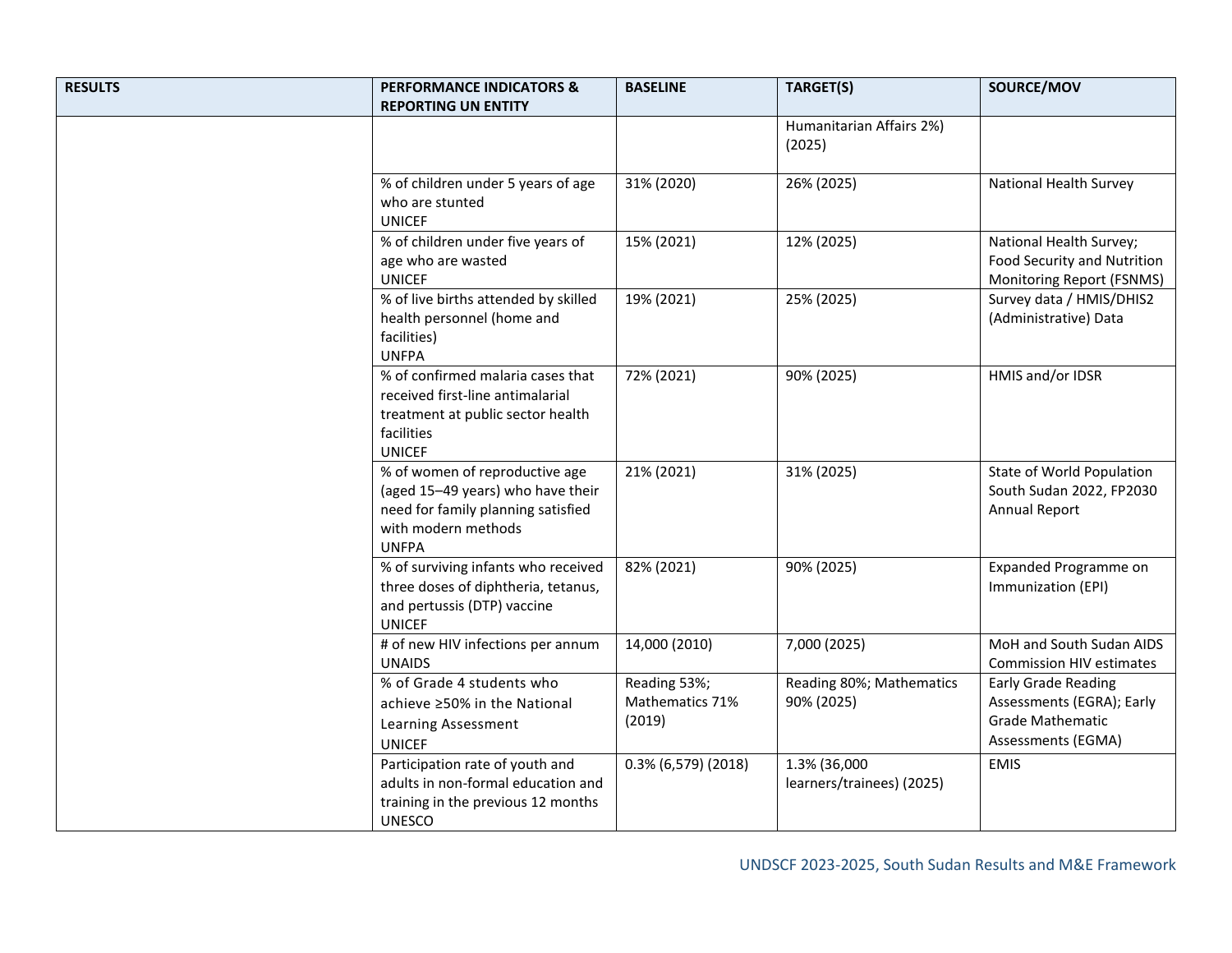| <b>RESULTS</b>                                                                                                                      | <b>PERFORMANCE INDICATORS &amp;</b><br><b>REPORTING UN ENTITY</b>                                                          | <b>BASELINE</b>                                                                    | TARGET(S)                                                                                                                                                                                                                                                                                                          | SOURCE/MOV                                                                                  |
|-------------------------------------------------------------------------------------------------------------------------------------|----------------------------------------------------------------------------------------------------------------------------|------------------------------------------------------------------------------------|--------------------------------------------------------------------------------------------------------------------------------------------------------------------------------------------------------------------------------------------------------------------------------------------------------------------|---------------------------------------------------------------------------------------------|
|                                                                                                                                     | % of the population using at least<br>basic drinking water services<br><b>UNICEF</b>                                       | 2% (2020)                                                                          | 10% (2025)                                                                                                                                                                                                                                                                                                         | <b>NHHS</b>                                                                                 |
|                                                                                                                                     | % of the population using at least<br>basic sanitation services<br><b>UNICEF</b>                                           | 10% (2020)                                                                         | 20% (2025)                                                                                                                                                                                                                                                                                                         | <b>NHHS</b>                                                                                 |
| Output 3.1 Relevant MDAs and LGAs are<br>capacitated to develop, operationalise and<br>monitor evidence-based policies, strategies, | % of health facilities with a<br>functioning cold chain<br><b>UNICEF</b>                                                   | 65% (881 of 1,350)<br>(2021)                                                       | 75% (1,013 of 1,350) (2023)<br>84% (1,138 of 1,350) (2024)<br>90% (1,220 of 1,350) (2025)                                                                                                                                                                                                                          | Cold Chain Inventory<br>Reports/Programme<br>Reports                                        |
| systems and programmes for improved<br>delivery and take up of inclusive, responsive<br>and quality health and nutrition services   | % of facilities that offer BEmONC<br>facilities (PHCCs) that provide all 7<br>signal functions<br><b>UNICEF</b>            | 39% (2021)                                                                         | 42% (2023)<br>46% (2024)<br>50% (2025)                                                                                                                                                                                                                                                                             | <b>Programme Reports</b>                                                                    |
|                                                                                                                                     | % of PLHIV who are on treatment<br><b>UNAIDS</b>                                                                           | 23% (2021)                                                                         | 50% (2023)<br>60% (2024)<br>70% (2025)                                                                                                                                                                                                                                                                             | HIV Estimates (MOH and<br><b>UNAIDS</b>                                                     |
|                                                                                                                                     | % of HIV-positive women who<br>received ART during pregnancy<br>and/or labour and delivery<br><b>UNAIDS</b>                | 44% (2021)                                                                         | 55% (2023)<br>60% (2024)<br>70% (2025)                                                                                                                                                                                                                                                                             | MOH GF Annual Reports<br>(HIV estimates (MOH, South<br>Sudan AIDS Commission<br>and UNAIDS) |
|                                                                                                                                     | % of TB cases, all forms successfully<br>treated among all TB cases<br>registered during a specified period<br><b>UNDP</b> | 83% (2022)                                                                         | 85% (2023)<br>85% (2024)<br>85% (2025)                                                                                                                                                                                                                                                                             | MOH GF Annual Reports<br>South Sudan Global AIDS<br>Program Report                          |
|                                                                                                                                     | Status of a pre-service training<br>curriculum for nutrition for health<br>and nutrition workers<br><b>UNICEF</b>          | No approved training<br>module on nutrition in<br>pre-service curriculum<br>(2022) | Training needs assessment<br>on nutrition for pre-service<br>curriculum completed (2023)<br>Draft training module (based<br>on the training needs<br>assessment) on nutrition for<br>pre-service curriculum is<br>developed (2024)<br>Approved training module on<br>nutrition in pre-service<br>curriculum (2025) | Pre-service training<br>curriculum                                                          |
|                                                                                                                                     | # of young people (15-24 years)<br>utilizing the package of sexual and<br>reproductive health services (ANC,               | ANC - 35,291; HIV-<br>25,255; Family<br>planning - 14,759;                         | ANC - 38,820; HIV - 27,781;<br>Family planning - 16,235;<br>Deliveries - 12,698 (2023)                                                                                                                                                                                                                             | DHIS2/ MIS (service data)                                                                   |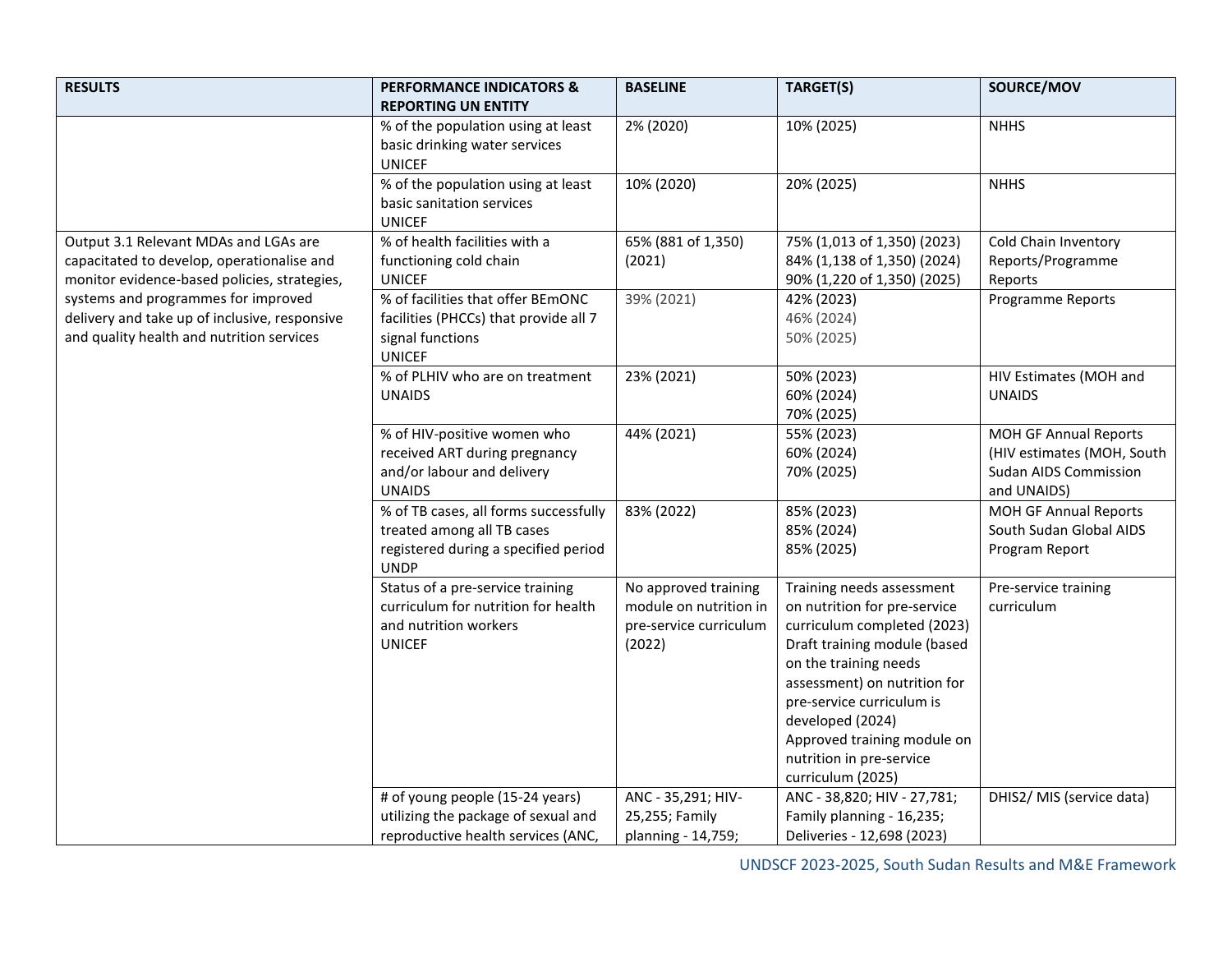| <b>RESULTS</b>                                                                                                                                                                                                                                                            | <b>PERFORMANCE INDICATORS &amp;</b><br><b>REPORTING UN ENTITY</b>                                                                                                 | <b>BASELINE</b>                                                 | TARGET(S)                                                                                                                                                                    | SOURCE/MOV                                           |
|---------------------------------------------------------------------------------------------------------------------------------------------------------------------------------------------------------------------------------------------------------------------------|-------------------------------------------------------------------------------------------------------------------------------------------------------------------|-----------------------------------------------------------------|------------------------------------------------------------------------------------------------------------------------------------------------------------------------------|------------------------------------------------------|
|                                                                                                                                                                                                                                                                           | family planning, HIV, Deliveries)<br>disaggregated by type of services                                                                                            | Deliveries - 11,544<br>(2021)                                   | ANC - 42,349; HIV-30,306;<br>Family planning - 17,711;<br>Deliveries- 13,853 (2024)<br>ANC - 45,878; HIV - 32,832;<br>Family planning - 19,187;<br>deliveries- 15,007 (2024) |                                                      |
|                                                                                                                                                                                                                                                                           | % of children aged 6-59 months<br>with MAM who are admitted for<br>treatment<br><b>WFP</b>                                                                        | 64% (2021)                                                      | 66% (2023)<br>68% (2024)<br>70% (2025)                                                                                                                                       | <b>NIS</b>                                           |
| Output 3.2 Relevant MDAs and LGAs are<br>capacitated to develop, operationalise and<br>monitor evidence-based policies, strategies,<br>and programmes for improved quality WASH<br>systems and adoption of safe, hygienic<br>practices                                    | # of people (including host<br>communities, IDPs and refugees)<br>who access and use safe drinking<br>water with minimum quality and<br>quantity<br><b>UNICEF</b> | 817,000 (49% Female)<br>(2021)                                  | 1,745,630 (52% Female)<br>(2023)<br>1,745,630 (52% Female)<br>(2024)<br>1,768,912 (52% Female)<br>(2025)                                                                     | Programme Reports                                    |
|                                                                                                                                                                                                                                                                           | # of health facilities with functional<br><b>WASH facilities</b><br><b>UNICEF</b>                                                                                 | 90 (2021)                                                       | 116 (2023)<br>232 (2024)<br>348 (2025)                                                                                                                                       | Programme Reports                                    |
|                                                                                                                                                                                                                                                                           | # of people (including host<br>communities, IDPs, refugees) who<br>access and use adequate sanitation<br>with minimum quality and quantity<br><b>UNICEF</b>       | 303,500 (49% Female)<br>(2021)                                  | 850,022 (49% Female) (2023)<br>890,088 (48% Female) (2024)<br>904,443 (48% Female) (2025)                                                                                    | Programme Reports                                    |
| Output 3.3 Relevant MDAs, LGAs and<br>institutions are capacitated to develop,<br>operationalise and monitor evidence-based<br>policies, strategies and programmes for<br>increased provision and take-up of inclusive,<br>equitable, quality and market-oriented (formal | <b>Gross Enrolment Rate for learners</b><br>at pre-primary, primary and<br>secondary school<br><b>UNICEF</b>                                                      | Pre-primary 8.1%;<br>Primary 61.8%;<br>Secondary 7.9%<br>(2021) | Pre-primary 9%; Primary<br>65%; Secondary 9% (2023)<br>Pre-primary 15%; Primary<br>70%; Secondary 12% (2024)<br>Pre-primary 20%; Primary<br>75%; Secondary 15% (2025)        | <b>MOGEI EMIS</b>                                    |
| and non-formal) education and life-long<br>learning opportunities                                                                                                                                                                                                         | # of out of school youth (men and<br>women) enrolled in Technical<br>Vocational Institutions p.a.<br>disaggregated by gender<br><b>UNESCO</b>                     | 6759 (39% Female)<br>(2021)                                     | 10,000 (45% Female) (2023)<br>14,000 (46% Female) (2024)<br>12,000 (50% Female (2025)                                                                                        | Enrolment records at TVET<br>centres; EMIS report    |
|                                                                                                                                                                                                                                                                           | # of State Governments who are<br>implementing Out of School Youth<br>CSE programming                                                                             | 3 states (2021)                                                 | 4 (2023)<br>6(2024)<br>10 (2025)                                                                                                                                             | Ministry of Youth and<br><b>Sports Annual Report</b> |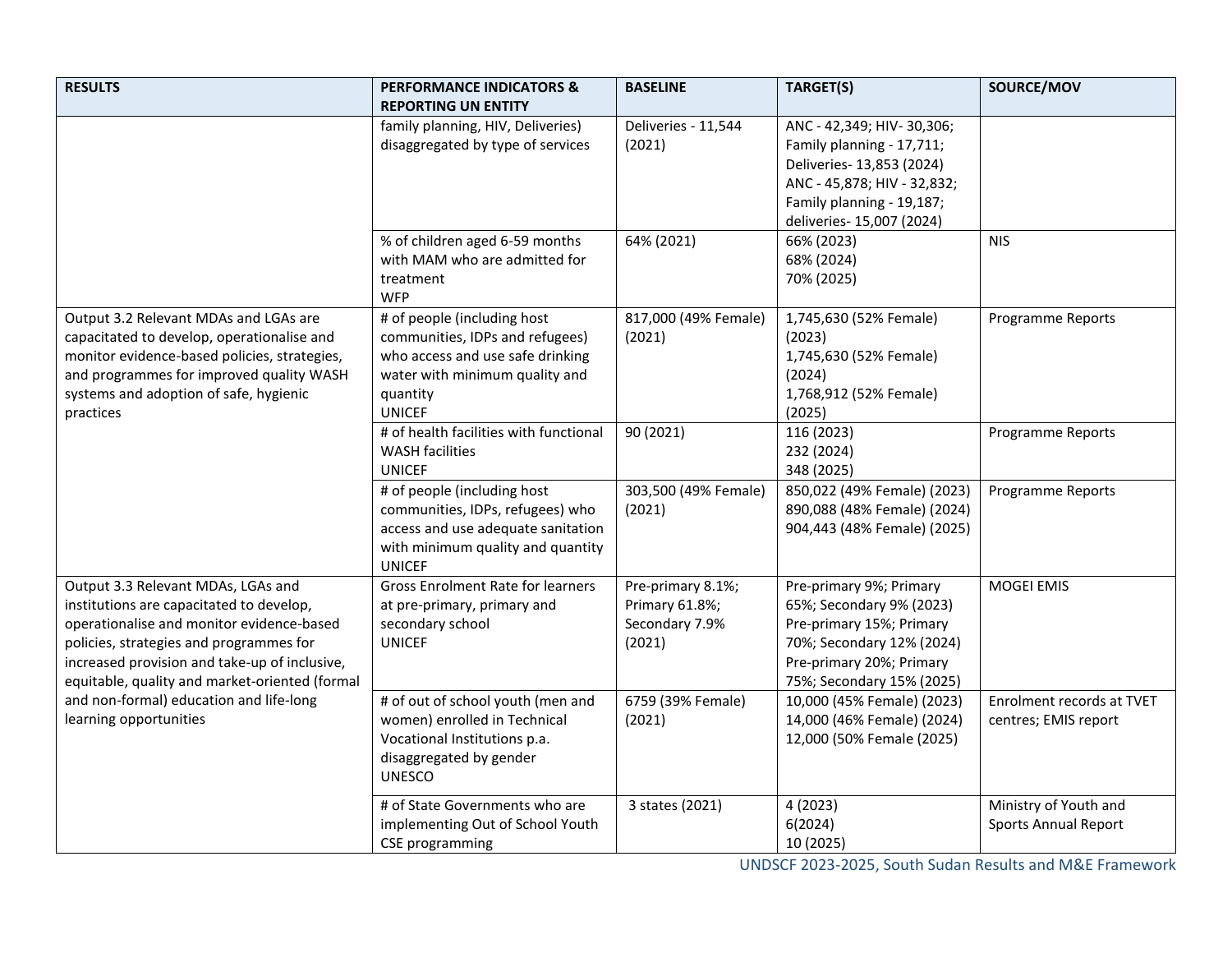| <b>RESULTS</b>                                                                                                                                                                             | <b>PERFORMANCE INDICATORS &amp;</b><br><b>REPORTING UN ENTITY</b>                                                                        | <b>BASELINE</b>                  | TARGET(S)                                                                                                                                                                                             | SOURCE/MOV                                                    |
|--------------------------------------------------------------------------------------------------------------------------------------------------------------------------------------------|------------------------------------------------------------------------------------------------------------------------------------------|----------------------------------|-------------------------------------------------------------------------------------------------------------------------------------------------------------------------------------------------------|---------------------------------------------------------------|
|                                                                                                                                                                                            | <b>UNFPA</b>                                                                                                                             |                                  |                                                                                                                                                                                                       |                                                               |
|                                                                                                                                                                                            | # of education policies,<br>frameworks, bills, plans for the<br>ministries of education (MoGEI and<br>MoHEST) developed<br><b>UNESCO</b> | 0(2021)                          | 1(2023)<br>2(2024)<br>3(2025)                                                                                                                                                                         | <b>EMIS</b>                                                   |
|                                                                                                                                                                                            | # of schools with functional WASH<br>facilities<br><b>UNICEF</b>                                                                         | 0(2021)                          | 150 (2023)<br>300 (2024)<br>450 (2025)                                                                                                                                                                | <b>EMIS reports</b>                                           |
|                                                                                                                                                                                            | # of boys and girls receiving school<br>feeding assistance<br><b>WFP</b>                                                                 | 526,511 (26% Female)             | 599,200 (49% Female) (2023)<br>629,960 (49% Female) (2024)<br>661,296 (49% Female) (2025)                                                                                                             | <b>Country Programme</b><br>Reports                           |
| 3.4 Relevant MDAs and LGAs capacitated to<br>develop, operationalise and monitor evidence-<br>based policies, strategies and programmes for<br>improved social protection services for the | Public spending on social<br>protection from domestic resources<br>as a proportion of the national<br>budget UNICEF                      | 1% (FY2021/2022)                 | 1% (2023)<br>1% (2024)<br>2% (2025)                                                                                                                                                                   | MoFP Budget Book                                              |
| most vulnerable and marginalised                                                                                                                                                           | # of beneficiaries reached with<br>social safety net programmes<br><b>UNOPS</b>                                                          | 0(2022)                          | 40,000 (2023)<br>90,000 (2024)<br>110,000 (2025)                                                                                                                                                      | Project MIS and reports                                       |
| 3.5 Mechanisms established and supported to<br>enable public and private service-providers,<br>including CSOs, to share knowledge and<br>coordinate provision of quality health,           | # of WASH sector coordination<br>mechanisms in place<br><b>UNICEF</b>                                                                    | 1(2021)                          | 11 (national and state)<br>(2023)<br>11 (2024)<br>11 (2025)                                                                                                                                           | <b>ToRs</b>                                                   |
| nutrition, WASH, education and social<br>protection services                                                                                                                               | # of health sector coordination<br>bodies that are functional and<br>include civil society participation<br><b>WHO</b>                   | 3 (2021) (HDPG,<br>HSWG, HSGTWG) | 4 (HDPG, HSWG, HS Gender;<br>RH Coordination Forum)<br>(2023)<br>4 (HDPG, HSWG, HS Gender;<br><b>RH Coordination Forum</b><br>(2024)<br>4 (HDPG, HSWG, HS Gender;<br>RH Coordination Forum)<br>(2025) | MoH reports; UNCT reports;<br>coordination meeting<br>minutes |
|                                                                                                                                                                                            | Existence of a functional PPP for<br>health service delivery<br><b>WHO</b>                                                               | No (2021)                        | No (2023)<br>Yes (2024)<br>Yes (2025)                                                                                                                                                                 | Programme reports; MOH<br>reports                             |
|                                                                                                                                                                                            | Existence of a coordinated<br>mechanism for getting routine,                                                                             | No (2021)                        | Yes (2023)<br>Yes (2024)                                                                                                                                                                              | Programme reports; MOH<br>reports                             |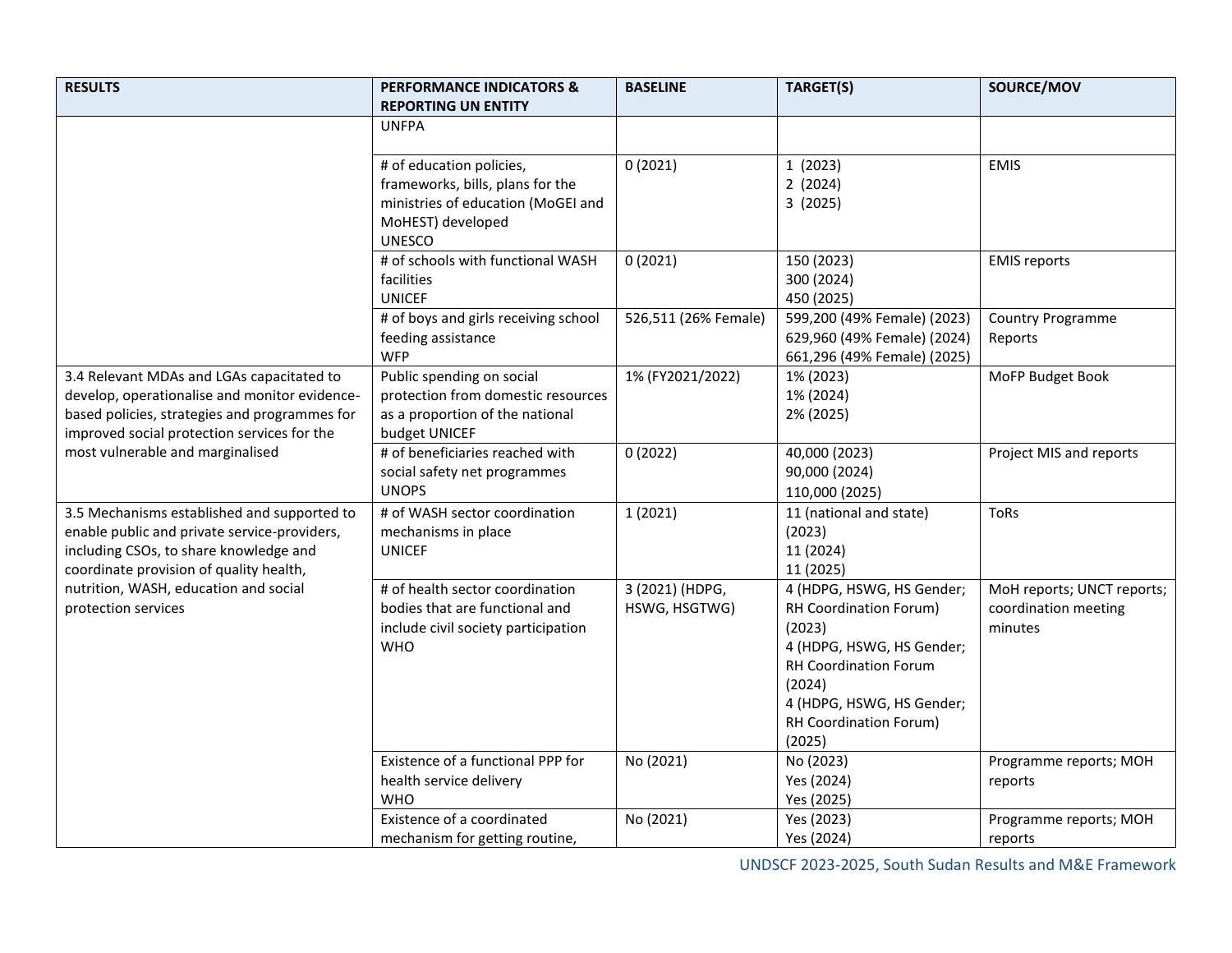| <b>RESULTS</b> | <b>PERFORMANCE INDICATORS &amp;</b><br><b>REPORTING UN ENTITY</b>                                                                                              | <b>BASELINE</b> | TARGET(S)                                               | SOURCE/MOV                         |
|----------------|----------------------------------------------------------------------------------------------------------------------------------------------------------------|-----------------|---------------------------------------------------------|------------------------------------|
|                | patient / client satisfaction<br>modalities for the provision health<br>services, including family planning,<br>gender-based violence and harmful<br>practices |                 | Yes (2025)                                              |                                    |
|                | # of knowledge products produced<br>on provision of quality, health,<br>nutrition, WASH, education and<br>social protection services                           | 0(2021)         | 4 (2023)<br>8 cumulative (2024)<br>12 cumulative (2025) | Programme reports; UNCF<br>reports |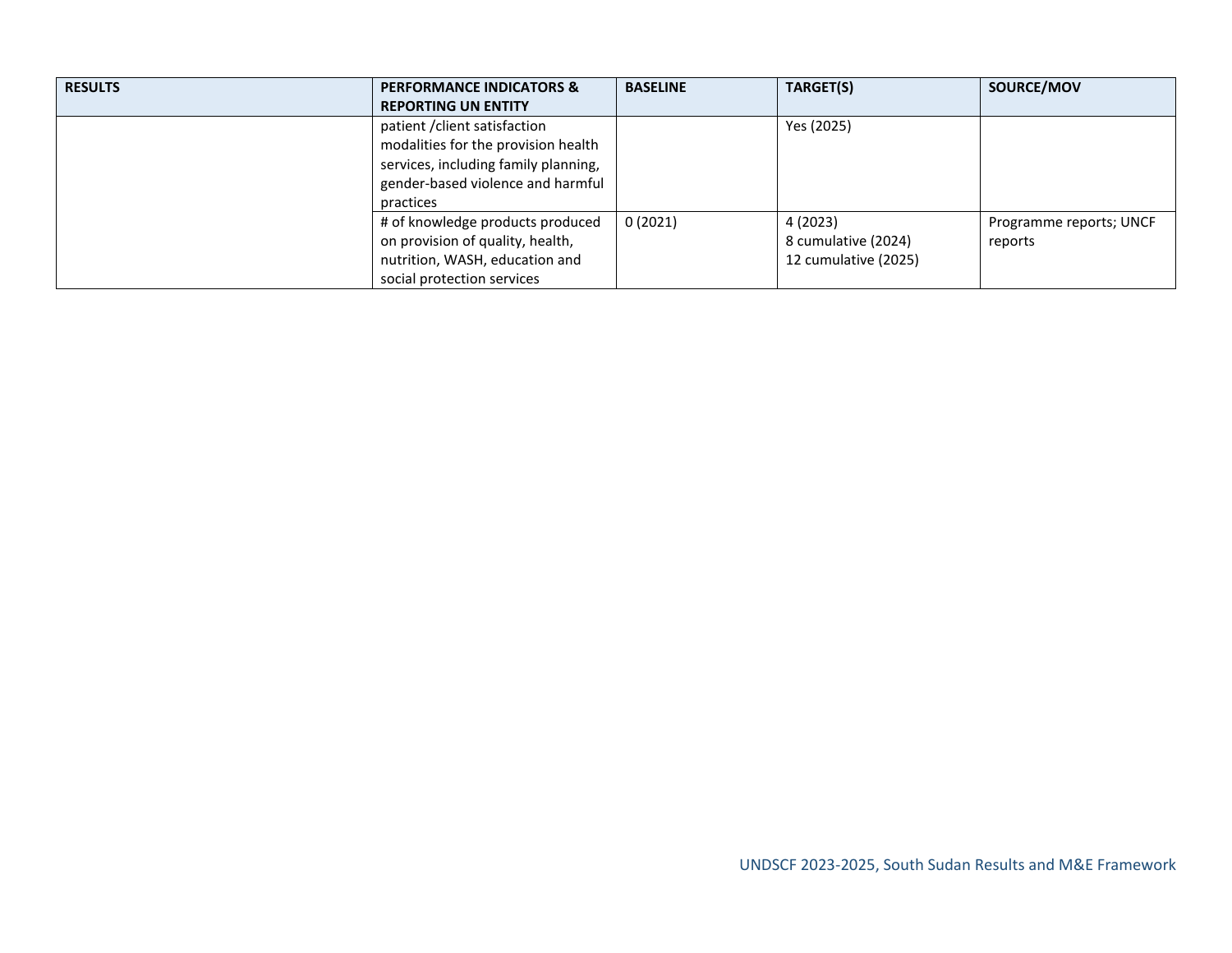| <b>STRATEGIC PRIORITY: WOMEN &amp; YOUTH EMPOWERMENT FOR SUSTAINABLE DEVELOPMENT</b>                                                                                    |                                                                                                                                                                                                                                                                                                                                                                                                                                                                                                                                                                                                                                                                                                                                                                                                                                                                                       |                                                                                                                       |  |  |  |  |
|-------------------------------------------------------------------------------------------------------------------------------------------------------------------------|---------------------------------------------------------------------------------------------------------------------------------------------------------------------------------------------------------------------------------------------------------------------------------------------------------------------------------------------------------------------------------------------------------------------------------------------------------------------------------------------------------------------------------------------------------------------------------------------------------------------------------------------------------------------------------------------------------------------------------------------------------------------------------------------------------------------------------------------------------------------------------------|-----------------------------------------------------------------------------------------------------------------------|--|--|--|--|
| <b>Revised-National Development Strategy</b><br><b>Priorities:</b><br>4.5.1. Political & Legitimate Governance<br>8.6.1 Gender Mainstreaming and Women's<br>Empowerment | <b>SDG Targets:</b><br>5.1 End all forms of discrimination against all women and girls everywhere<br>5.2 Eliminate all forms of violence against all women and girls in the public<br>and private spheres, including trafficking and sexual and other types of<br>exploitation                                                                                                                                                                                                                                                                                                                                                                                                                                                                                                                                                                                                        | Agenda 2063 Goals:<br>17: Full Gender Equality in All Spheres of Life<br>18: Engaged and Empowered Youth and Children |  |  |  |  |
| 8.6.2. Youth Empowerment                                                                                                                                                | 5.3 Eliminate all harmful practices, such as child, early and forced marriage<br>and female genital mutilation<br>5.5 Ensure women's full and effective participation and equal opportunities<br>for leadership at all levels of decision-making in political, economic and<br>public life<br>5.a: Undertake reforms to give women equal rights to economic resources,<br>as well as access to ownership and control over land and other forms of<br>property, financial services, inheritance and natural resources, in<br>accordance with national laws.<br>10.2 By 2030, empower and promote the social, economic and political<br>inclusion of all, irrespective of age, sex, disability, race, ethnicity, origin,<br>religion or economic or other status<br>16.3 Promote the rule of law at the national and international levels and<br>ensure equal access to justice for all |                                                                                                                       |  |  |  |  |

#### **Assumptions**

- Peace agreement (R-ARCSS) holds and stakeholders at regional, national, state and local level remain committed or can be persuaded to commit to the full range of peacebuilding interventions envisaged
- Government is committed to honour its existing (and expand) international and regional human rights obligations including those related to reporting and implementation of treaty body recommendations
- Civil, social, cultural & political rights are protected and promoted for all, including the media or marginalised groups, with a robust open civic space wherein Government stakeholders value and promote inputs from civil society
- Political leadership for removal of legal & institutional bottlenecks related to discrimination & exclusion
- Gender-responsive budgeting is embraced by the Ministry of Finance and key Sector Ministries
- Improvements in GEWE can be achieved by challenging negative gender norms and related gender stereotypes, removing structural barriers, expanding work opportunities and removing discrimination in the legal framework
- Political leaders acknowledge and take action to eliminate harmful traditional practices
- Communities, community leaders, women and youth are responsive and willing to contribute to positive change, including to address sensitive issues, such as SGBV, CRSV and those related to harmful traditional practices

## **Common Assumptions**

- The UNSDCF guiding principles (LNOB, HRBA, GEWE, Resilience, Sustainability & Accountability) are upheld by implementing partners
- Identified priorities remain relevant to the GoSS throughout the programme cycle or changes can be incorporated in a timely manner
- Staff turnover in key Government positions is kept to a minimum to enable strong, effective working relationships between UN and Government partners, plus capacity development initiatives to translate into sustained institutional-level positive change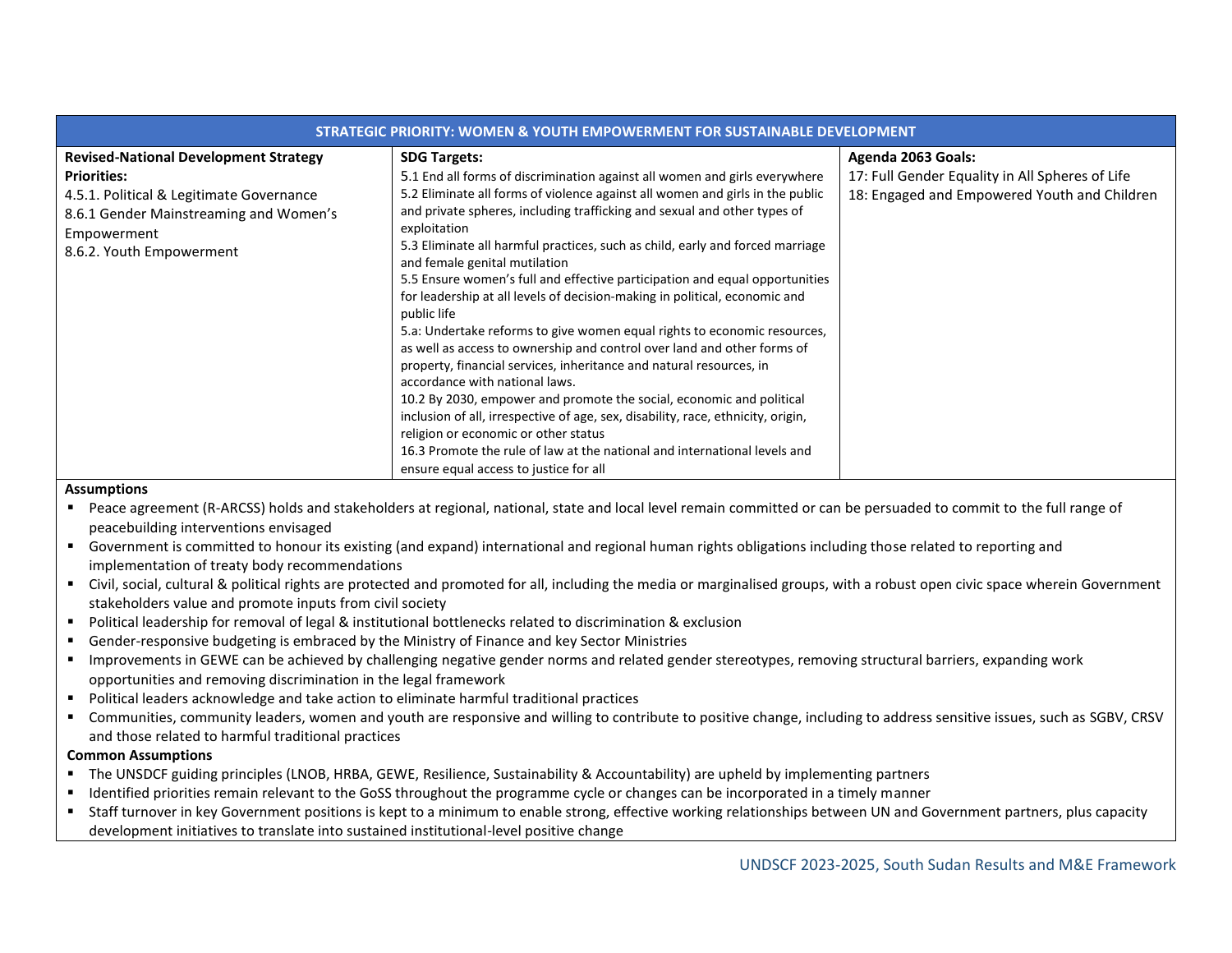- Existing skills gaps and absorptive capacities can be measurably improved within the timeframe of the UNSDCF
- Financing for development can be leveraged and new partnerships created across public and private spheres to increase available funds.
- UN Agencies have the minimum financial, technical and human resources requirements year-by-year to implement the UNSDCF

#### **Risks**

- Access to target locations and populations is interrupted by conflict and violence, seasonal rainfall or natural disasters
- High Adolescent Birth Rates persist, serving as a significant obstacle to women and girls' access to education, training and decent employment opportunities plus broader political, economic and social empowerment
- SGBV increases in backlash to women and youth empowerment

# **Common Risks**

- Conflict in neighbouring countries spills over to South Sudan and disrupts UNSDCF implementation
- ODA flows decrease as a result of a COVID-19 induced global economic downturn, concerns regarding persistently high levels of corruption or diversions to other fragile states/countries in conflict such as Ukraine
- Conflict among political parties undermines full implementation of the peace agreement

**Participating UN Entities:** IFAD; ILO; IOM; UNAIDS; UNDP; UNFPA (co-lead); UN-HABITAT; UNHCR; UNICEF; UNMISS; UN Women (co-lead)

| <b>RESULTS</b>                                                                                                                                                       | <b>PERFORMANCE INDICATORS &amp;</b>                                                                                                                           | <b>BASELINE</b>                                                                                                                                                                                                                                          | TARGET(S)                                                                                                                                               | SOURCE/MOV                                                                                                                                                       |
|----------------------------------------------------------------------------------------------------------------------------------------------------------------------|---------------------------------------------------------------------------------------------------------------------------------------------------------------|----------------------------------------------------------------------------------------------------------------------------------------------------------------------------------------------------------------------------------------------------------|---------------------------------------------------------------------------------------------------------------------------------------------------------|------------------------------------------------------------------------------------------------------------------------------------------------------------------|
|                                                                                                                                                                      | <b>REPORTING UN ENTITY</b>                                                                                                                                    |                                                                                                                                                                                                                                                          |                                                                                                                                                         |                                                                                                                                                                  |
| Outcome 4: Women, youth plus<br>vulnerable groups are empowered to<br>demand and exercise their political,<br>economic, social, environmental and<br>cultural rights | Status of legal and policy frameworks<br>to promote and enforce equality and<br>non-discrimination on the basis of<br>sex, age, and disability<br><b>UNDP</b> | The Anti-GBV Bill drafted; Family<br>Law in design phase; National<br>Youth Policy awaits being tabled at<br>Council of Ministers; Financial<br>Inclusion Policy drafting underway;<br>Phase II of the National Action<br>Plan (NAP) on Women, Peace and | The Anti GBV Law<br>enacted; Family Law<br>enacted; the National<br>Youth Policy adopted;<br>NAP Phase II adopted<br>with financing<br>mechanism (2025) | Anti-GBV Law; Family<br>Law; National Youth<br>Policy; Financial<br>Inclusion Policy; Phase II<br>of the National Action<br>Plan on Women, Peace<br>and Security |
|                                                                                                                                                                      |                                                                                                                                                               | Security drafted underway (2021)                                                                                                                                                                                                                         |                                                                                                                                                         |                                                                                                                                                                  |
|                                                                                                                                                                      | # of women and girls aged 15 years                                                                                                                            | 3,195 by current or former                                                                                                                                                                                                                               | 3,674 by current or                                                                                                                                     | <b>GBVIMS database</b>                                                                                                                                           |
|                                                                                                                                                                      | and older subjected to physical,                                                                                                                              | intimate partner; 3,905 by non-                                                                                                                                                                                                                          | former intimate                                                                                                                                         |                                                                                                                                                                  |
|                                                                                                                                                                      | sexual or psychological violence in the                                                                                                                       | intimate partner)                                                                                                                                                                                                                                        | partner; 4,490 by non-                                                                                                                                  |                                                                                                                                                                  |
|                                                                                                                                                                      | previous 12 months reporting GBV                                                                                                                              | (2021)                                                                                                                                                                                                                                                   | intimate partner)                                                                                                                                       |                                                                                                                                                                  |
|                                                                                                                                                                      | <b>UNFPA</b>                                                                                                                                                  |                                                                                                                                                                                                                                                          | (2025)                                                                                                                                                  |                                                                                                                                                                  |
|                                                                                                                                                                      | % of reported conflict related sexual                                                                                                                         | Of 194 survivors of CRSV UN                                                                                                                                                                                                                              | 30 % increase of                                                                                                                                        | <b>SSHRC Report of UNMISS</b>                                                                                                                                    |
|                                                                                                                                                                      | violence cases that were prosecuted                                                                                                                           | documented and verified, 21%                                                                                                                                                                                                                             | survivors of CRSV                                                                                                                                       | office of Senior Women                                                                                                                                           |
|                                                                                                                                                                      | by judicial authorities where                                                                                                                                 | reported the incident to the                                                                                                                                                                                                                             | reporting incidents to                                                                                                                                  | <b>Protection Advisor</b>                                                                                                                                        |
|                                                                                                                                                                      | compensation was awarded to CRSV                                                                                                                              | authorities, 8% cases were                                                                                                                                                                                                                               | authorities. 15 % CRSV                                                                                                                                  |                                                                                                                                                                  |
|                                                                                                                                                                      | survivors.                                                                                                                                                    | investigated, 4 cases were                                                                                                                                                                                                                               | cases investigated and                                                                                                                                  |                                                                                                                                                                  |
|                                                                                                                                                                      | <b>UNMISS</b>                                                                                                                                                 | prosecuted where compensation                                                                                                                                                                                                                            | prosecuted (2023)                                                                                                                                       |                                                                                                                                                                  |
|                                                                                                                                                                      |                                                                                                                                                               | was awarded to survivors (2021)                                                                                                                                                                                                                          | 36% increase of                                                                                                                                         |                                                                                                                                                                  |
|                                                                                                                                                                      |                                                                                                                                                               |                                                                                                                                                                                                                                                          | survivors of CRSV                                                                                                                                       |                                                                                                                                                                  |
|                                                                                                                                                                      |                                                                                                                                                               |                                                                                                                                                                                                                                                          | reporting incidents to                                                                                                                                  |                                                                                                                                                                  |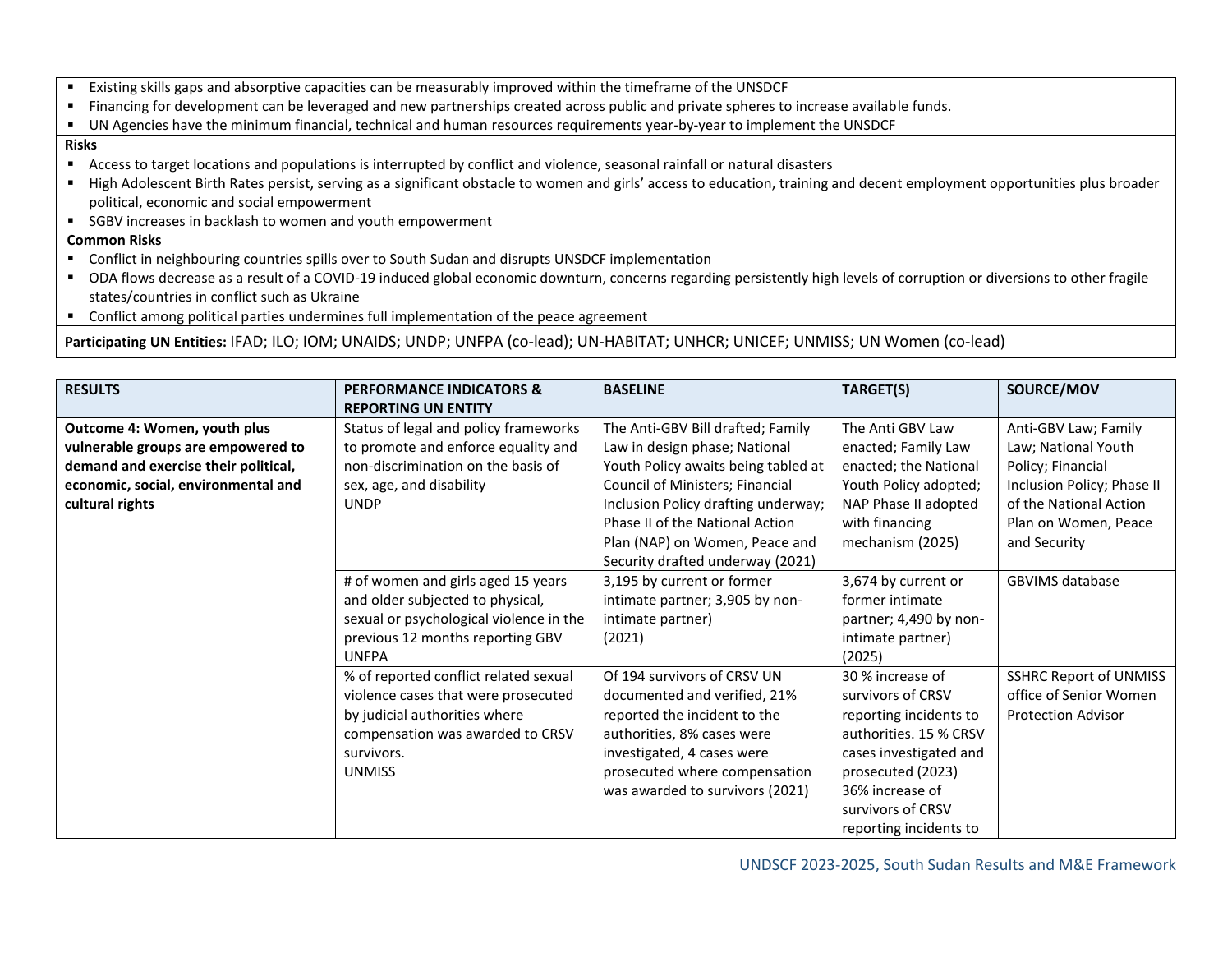| <b>RESULTS</b>                        | <b>PERFORMANCE INDICATORS &amp;</b>                                 | <b>BASELINE</b>                    | TARGET(S)              | SOURCE/MOV                     |
|---------------------------------------|---------------------------------------------------------------------|------------------------------------|------------------------|--------------------------------|
|                                       | <b>REPORTING UN ENTITY</b>                                          |                                    |                        |                                |
|                                       |                                                                     |                                    | authorities. 20 % CRSV |                                |
|                                       |                                                                     |                                    | cases investigated and |                                |
|                                       |                                                                     |                                    | prosecuted (2024)      |                                |
|                                       |                                                                     |                                    | 42% increase of        |                                |
|                                       |                                                                     |                                    | survivors of CRSV      |                                |
|                                       |                                                                     |                                    | reporting incidents to |                                |
|                                       |                                                                     |                                    | authorities. 25 % CRSV |                                |
|                                       |                                                                     |                                    | cases investigated and |                                |
|                                       |                                                                     |                                    | prosecuted (2025)      |                                |
|                                       | % of women aged 20-24 years who                                     | 40% (2021)                         | 35% (2025)             | <b>HMIS database</b>           |
|                                       | were married before age 18<br><b>WHO</b>                            |                                    |                        |                                |
|                                       | % of seats held by women in (a)                                     | 32% (2021)                         | 35% (2025)             | <b>GEWE Analysis; Database</b> |
|                                       | national parliaments and b) state                                   |                                    |                        | of the Cabinet/                |
|                                       | assemblies                                                          |                                    |                        | Parliamentary                  |
|                                       | <b>UN Women</b>                                                     |                                    |                        | Committee on Gender            |
|                                       |                                                                     |                                    |                        | and Human Rights               |
|                                       | # of national state institutions which                              | 21 (2022)                          | 20 (2023)              | <b>Agency Annual</b>           |
|                                       | engage adolescents and youth in                                     |                                    | 40 (2024)              | Programme Reports;             |
|                                       | decision-making                                                     |                                    | 50 (2025)              | Government                     |
|                                       | <b>UNFPA</b>                                                        |                                    |                        | <b>Consultation Records</b>    |
|                                       | # of States and Administrative Areas                                | 8 States                           | 10 states (2023)       | <b>Agency Annual</b>           |
|                                       | (AA) with functional multi-sectoral                                 |                                    | 10 states & 3 AA       | Programme Reports              |
|                                       | youth coordination                                                  |                                    | (2024)                 |                                |
|                                       | mechanisms, including youth led<br>CSOs that advocate for increased |                                    | 10 States & 3 AA       |                                |
|                                       |                                                                     |                                    | (2025)                 |                                |
|                                       | investments in marginalised<br>adolescents and youth                |                                    |                        |                                |
| Output 4.1. Civil society, political  | # of reports submitted to                                           | UPR submitted (2021)               | 2 (UPR; CEDAW) (2023)  | Government reports             |
| groupings and movements, particularly | international treaty bodies on time                                 |                                    | ≥3 (UPR Mid-Term       | on/for: UPR; CEDAW;            |
| those that are representing women,    | and according to agreed standards                                   |                                    | Report; CEDAW; VNR     | VNR; CRC; CAT                  |
| youth and vulnerable groups, have     | <b>UNMISS</b>                                                       |                                    | (2024)                 |                                |
| enhanced knowledge and skills to      |                                                                     |                                    | ≥4 (CEDAW; CRC; UPR;   |                                |
| meaningfully engage in a rights-based |                                                                     |                                    | CAT) (2025)            |                                |
| approach to decision-making across    | # of CSOs contributing to national and                              | 2 CSOs reports submitted to        | ≥4 (UPR; CEDAW; CRC;   | CSOs reports for UPR;          |
| peace and governance structures,      | shadow reporting to international                                   | respective international reporting | CAT) (2023)            | CEDAW; CRC; CAT                |
| systems and processes                 | treaty bodies                                                       | processes (2021)                   | ≥4 (UPR; CEDAW; CRC;   |                                |
|                                       | <b>UNMISS</b>                                                       |                                    | CAT) (2024)            |                                |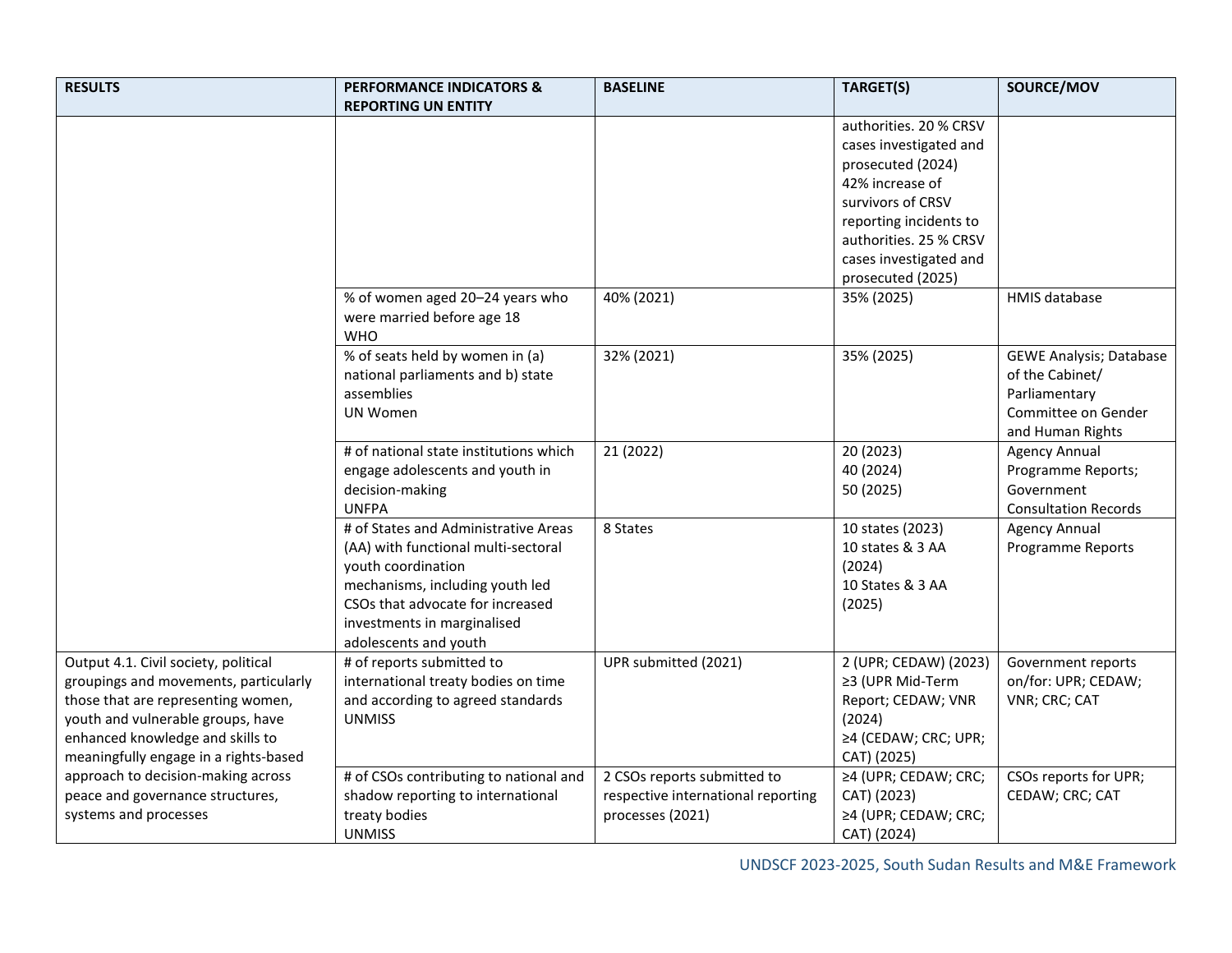| <b>RESULTS</b>                                                                                                                                                                                                  | <b>PERFORMANCE INDICATORS &amp;</b><br><b>REPORTING UN ENTITY</b>                                                                                                                                                                          | <b>BASELINE</b>                                                | TARGET(S)                                                                                                                                                                                                                                                                                           | SOURCE/MOV                     |
|-----------------------------------------------------------------------------------------------------------------------------------------------------------------------------------------------------------------|--------------------------------------------------------------------------------------------------------------------------------------------------------------------------------------------------------------------------------------------|----------------------------------------------------------------|-----------------------------------------------------------------------------------------------------------------------------------------------------------------------------------------------------------------------------------------------------------------------------------------------------|--------------------------------|
|                                                                                                                                                                                                                 |                                                                                                                                                                                                                                            |                                                                | ≥4 (UPR; CEDAW; CRC;<br>CAT) (2025)                                                                                                                                                                                                                                                                 |                                |
|                                                                                                                                                                                                                 | # of position papers on the status of<br>South Sudanese women, girls and<br>youth presented at the Commission<br>on the Status of Women (CSW), UPR<br>and other platforms.<br>UN Women                                                     | 2(2022)                                                        | $\geq$ 2 (2023)<br>≥3(2024)<br>≥5(2025)                                                                                                                                                                                                                                                             | CSO position papers            |
|                                                                                                                                                                                                                 | # of women and youth organizations<br>capacitated to advance GEWE policy<br>and legal frameworks by participating<br>in and influencing the national and<br>state level political and governance<br>processes and forum<br><b>UN Women</b> | 17 (2022)                                                      | 19 (2023)<br>20 (2024)<br>33 (2025)                                                                                                                                                                                                                                                                 | AFP partners annual<br>reports |
|                                                                                                                                                                                                                 | Existence of a functional national<br>youth coalition on youth, peace and<br>security<br><b>UNFPA</b>                                                                                                                                      | No (2022)                                                      | Yes (2023)<br>Yes (2024)<br>Yes (2025)                                                                                                                                                                                                                                                              | Programme Annual<br>Reports    |
| Output 4.2. Women, youth and<br>vulnerable groups have enhanced<br>understanding of their human rights,<br>how to hold duty-bearers to account and<br>how best to seek redress if these rights<br>are violated. | # of women, youth and other<br>vulnerable groups who report having<br>higher understanding of their human<br>rights<br><b>UN Women</b>                                                                                                     | 0(2022)                                                        | 3,000 Female (1,500<br>women & 1,500<br>youth); 1,000 Male<br>(500 men & 500 youth)<br>(2023)<br>3,500 Female (1,750<br>women & 1,750<br>youth); 1,500 Male<br>(750 men & 750 youth)<br>(2024)<br>4,000 Female (2,000<br>women & 2,000<br>youth); 2,000 Male<br>(1,000 men & 1,000<br>youth) (2025) | AFP annual reports             |
|                                                                                                                                                                                                                 | # of national and sub-national<br>platforms for civil society to dialogue<br>around human rights concerns.<br><b>UNMISS</b>                                                                                                                | National coordination platform yet<br>to be established (2021) | 10 (2023)<br>10 (2024)<br>10 (2025)                                                                                                                                                                                                                                                                 | HRD monitoring report          |